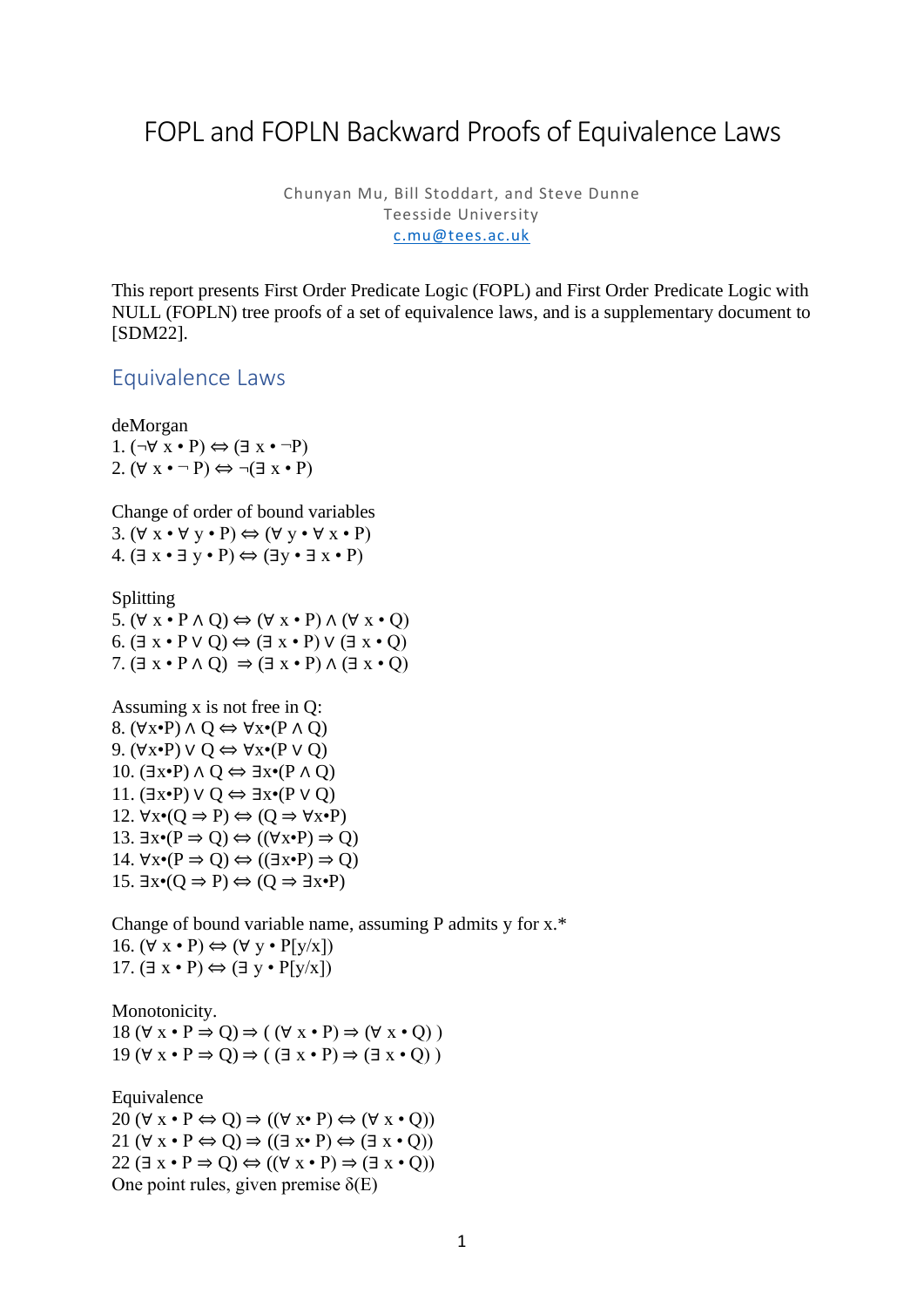23.  $(\forall x \cdot x = E \Rightarrow P) \Leftrightarrow P[E/x]$ 24.  $(\exists x \cdot x = E \land P) \Leftrightarrow P[E/x]$ 

 $*$  P admits y for x if every free occurrence of x in P becomes a free occurrence of y in P[y/x]

First Order Predicate Logic with Null (FOPLN): proof rules

 $HYP \vdash \delta(E)$ -------------------------- NULL  $HYP \vdash E \neq null$ 

 $HYP \vdash \forall x \cdot P$   $HYP \vdash \delta(E)$ ----------------------------------------- where E is an arbitrary expression. ∀-elim  $HYP \vdash P(E/X)$ 

HYP,  $\delta(\alpha)$  ⊢ P[α/x]  $------------------------...$  where α is fresh.  $∀$ -intro  $HYP \vdash \forall x \cdot P$ 

HYP,  $\delta(\alpha) \vdash \exists x \cdot P$  HYP,  $\delta(\alpha) \vdash P[\alpha/x] \Rightarrow Q$ -------------------------------------------------------------------- where α is fresh, x\Q. ∃-elim  $HYP \vdash Q$ 

 $HYP \vdash P[E/x]$   $HYP \vdash E \neq null$ --------------------------------------------------------------------- ∃-intro  $HYP \vdash \exists x \cdot P$ 

A derived law to simplify some of the proofs:

 $HYP \vdash \exists x \cdot P$ 

------------------------------------------- Mu

HYP,  $\delta(\alpha)$  ⊢ ∃ x • P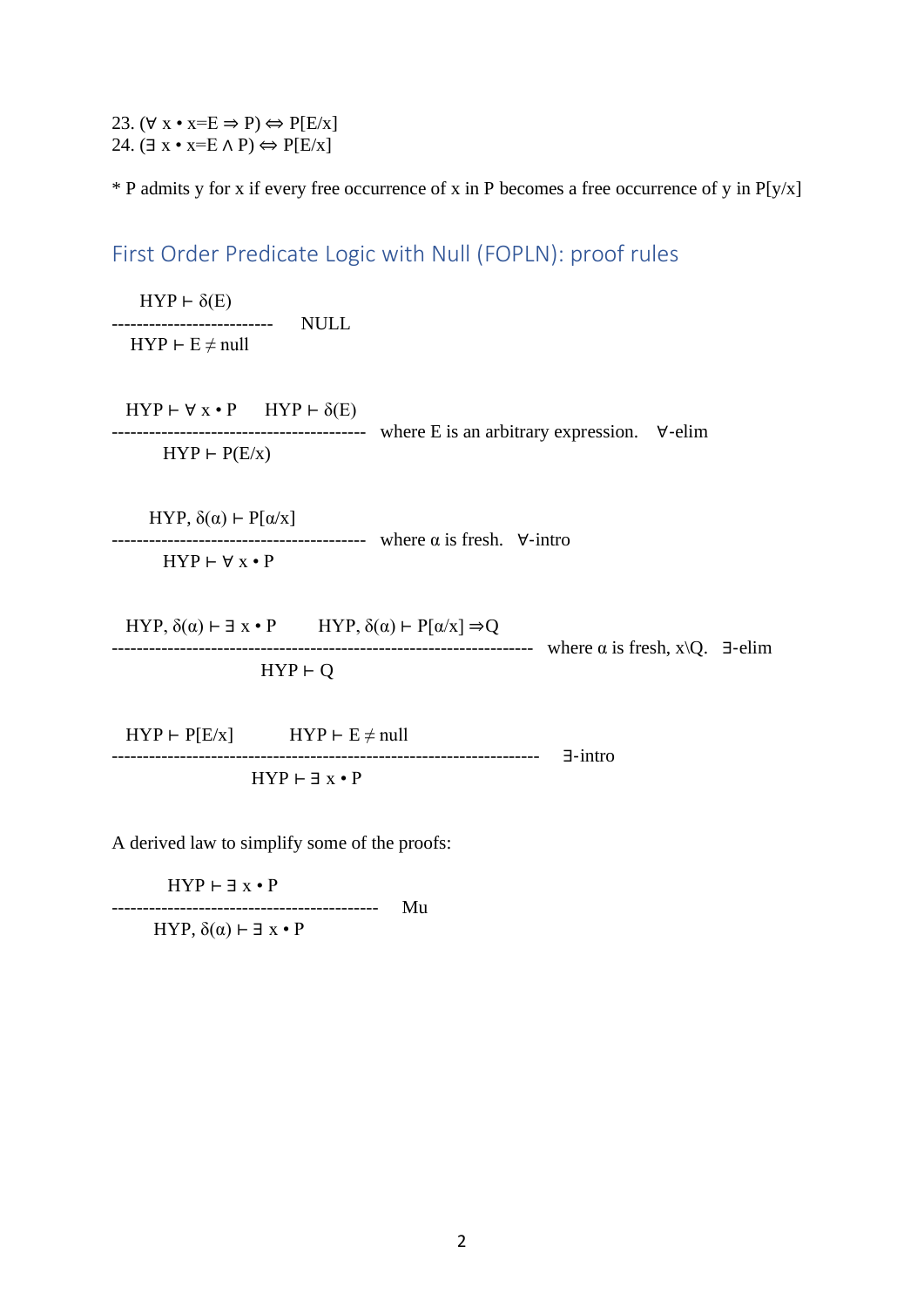## FOPL and FOPLN Proof of the equivalence laws

1. deMorgan I :  $(\neg \forall x \cdot P) \Leftrightarrow (\exists x \cdot \neg P)$ **FOPL FOPLN**  $(\neg \forall x \cdot P) \Rightarrow (\exists x \cdot \neg P)$  DED  $\{\neg \forall x \cdot P\}$  | ∃ x • ¬P **CONTRA**  ${¬(∃ x • ¬P)}$  $\sqrt{2}$  $\neg \forall x \bullet P$   $\forall x \bullet P$  INHYP ∀-intro |  $P[\alpha/x]$ **CONTRA**  $\{\neg P[\alpha/x]\}$  $/$   $/$  $\neg (\exists x \cdot \neg P)$   $\exists x \cdot \neg P$  INHYP ∃-intro |  $\neg P[\alpha/x]$  INHYP  $(\neg \forall x \cdot P) \Rightarrow (\exists x \cdot \neg P)$  DED  $\{\neg \forall x \cdot P\}$  | ∃ x • ¬P **CONTRA**  $\{\neg (\exists x \cdot \neg P)\}\$  $\sqrt{2}$  $\neg \forall x \bullet P \qquad \qquad \forall x \bullet P$  INHYP ∀-intro  $\{\delta(\alpha)\}\$  |  $P[\alpha/x]$ **CONTRA**  $\{\neg P[\alpha/x]\}$  $/$   $/$  $\neg (\exists x \cdot \neg P)$   $\exists x \cdot \neg P$  INHYP ∃-intro  $\{\delta(\alpha)\}\$  $\sqrt{2}$  $\neg P[\alpha/x]$   $\alpha \neq \text{null}$  INHYP NULL |  $\delta(\alpha)$  INHYP  $(\exists x \cdot \neg P) \Rightarrow (\neg \forall x \cdot P)$  DED  ${ \exists x \cdot \neg P }$  |  $\neg \forall x \bullet P$  ∃-elim  $\sqrt{2}$  $\exists x \cdot \neg P$   $\neg P[\alpha/x] \Rightarrow (\neg \forall x \cdot P)$  INHYP DED  $\{\neg P[\alpha/x]\}$  |  $\neg \forall x \bullet P$  CONTRA {∀ x • P}  $\sqrt{2}$  $\neg P[\alpha/x]$   $P[\alpha/x]$  INHYP ∀-elim | ∀ x • P INHYP  $(\exists x \cdot \neg P) \Rightarrow (\neg \forall x \cdot P)$  DED  ${ \exists x \cdot \neg P }$  $\blacksquare$  ¬∀ x • P ∃elim  $\{\delta(\alpha)\}\$  $\sqrt{2}$  $\exists x \cdot \neg P$   $\neg P[\alpha/x] \Rightarrow (\neg \forall x \cdot P)$  INHYP DED  $\{\neg P[\alpha/x]\}$  |  $\neg \forall x \bullet P$ **CONTRA**  {∀ x • P}  $\sqrt{2}$  $\neg P[\alpha/x]$   $P[\alpha/x]$  INHYP ∀-elim  $\sqrt{2}$  $\forall x \cdot P$   $\delta(\alpha)$ INHYP INHYP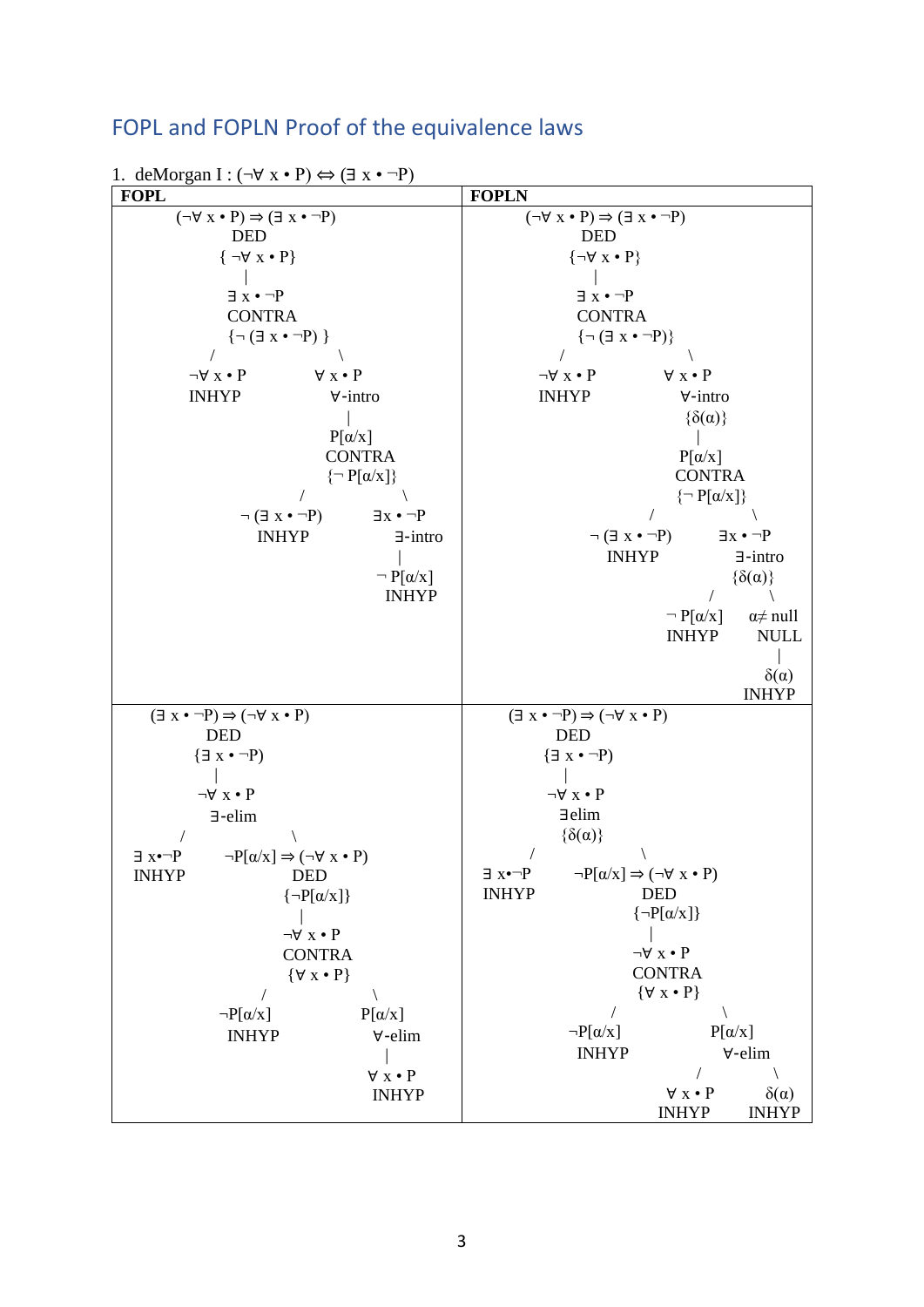2. deMorgan II:  $(\forall x \cdot \neg P) \Leftrightarrow \neg (\exists x \cdot P)$ 

| <b>FOPL</b>                                                                                                                                                                                                                                                                                                                                                                                                                                                                                                                                                                                                                              | <b>FOPLN</b>                                                                                                                                                                                                                                                                                                                                                                                                                                                                                                                                                                                                                                                                                             |
|------------------------------------------------------------------------------------------------------------------------------------------------------------------------------------------------------------------------------------------------------------------------------------------------------------------------------------------------------------------------------------------------------------------------------------------------------------------------------------------------------------------------------------------------------------------------------------------------------------------------------------------|----------------------------------------------------------------------------------------------------------------------------------------------------------------------------------------------------------------------------------------------------------------------------------------------------------------------------------------------------------------------------------------------------------------------------------------------------------------------------------------------------------------------------------------------------------------------------------------------------------------------------------------------------------------------------------------------------------|
| $(\forall x \cdot \neg P) \Rightarrow \neg (\exists x \cdot P)$<br><b>DED</b><br>$\{ \forall x \bullet \neg P \}$<br>$\neg(\exists x \cdot P)$<br><b>CONTRA</b><br>$\{\exists x \cdot P\}$<br>$\forall x \cdot \neg P$<br>$\neg(\forall x \cdot \neg P)$<br><b>INHYP</b><br>$\exists$ -elim<br>$P[\alpha/x] \Rightarrow \neg(\forall x \cdot \neg P)$<br>$\exists x \cdot P$<br><b>INHYP</b><br><b>DED</b><br>$\{P[\alpha/x]\}$<br>$\neg(\forall x \cdot \neg P)$<br><b>CONTRA</b><br>$\{\forall x \cdot \neg P\}$<br>$P[\alpha/x]$<br>$\neg P[\alpha/x]$<br><b>INHYP</b><br>$\forall$ -elim<br>$\forall x \cdot \neg P$<br><b>INHYP</b> | $(\forall x \cdot \neg P) \Rightarrow \neg (\exists x \cdot P)$<br><b>DED</b><br>$\{ \forall x \bullet \neg P \}$<br>$\neg(\exists x \cdot P)$<br><b>CONTRA</b><br>$\{\exists x \cdot P\}$<br>$\forall x \cdot \neg P$<br>$\neg(\forall x \cdot \neg P)$<br><b>INHYP</b><br>$\exists$ -elim<br>$\{\delta(\alpha)\}\$<br>$P[\alpha/x] \Rightarrow \neg(\forall x \cdot \neg P)$<br>$\exists x \cdot P$<br><b>INHYP</b><br><b>DED</b><br>$\{P[\alpha/x]\}$<br>$\neg(\forall x \cdot \neg P)$<br><b>CONTRA</b><br>$\{\forall x \cdot \neg P\}$<br>$P[\alpha/x]\}.$<br>$\neg P[\alpha/x]$<br><b>INHYP</b><br>$\forall$ -elim<br>$\forall x \cdot \neg P$<br>$\delta(\alpha)$<br><b>INHYP</b><br><b>INHYP</b> |
| $\neg(\exists x \cdot P) \Rightarrow (\forall x \cdot \neg P)$<br><b>DED</b><br>$\{\neg(\exists x \cdot P)\}\$<br>$\forall x \cdot \neg P$<br>$\forall$ -intro<br>$\neg P[\alpha/x]$<br><b>CONTRA</b><br>$\{P[\alpha/x]\}$<br>$\exists x \cdot P$<br>$\neg(\exists x \cdot P)$<br><b>INHYP</b><br>$\exists$ -intro<br>$P[\alpha/x]$<br><b>INHYP</b>                                                                                                                                                                                                                                                                                      | $\neg(\exists x \cdot P) \Rightarrow (\forall x \cdot \neg P)$<br><b>DED</b><br>$\{\neg(\exists x \cdot P)\}\$<br>$\forall x \bullet \neg P$<br>∀-intro<br>$\{\delta(\alpha)\}\$<br>$\neg P[\alpha/x]$<br><b>CONTRA</b><br>$\{P[\alpha/x]\}$<br>$\exists x \cdot P$<br>$\neg(\exists x \cdot P)$<br><b>INHYP</b><br>$\exists$ -intro<br>$\{\delta(\alpha)\}\$<br>$P[\alpha/x]$<br>$\alpha \neq \text{null}$<br><b>INHYP</b><br><b>NULL</b><br>$\delta(\alpha)$<br><b>INHYP</b>                                                                                                                                                                                                                           |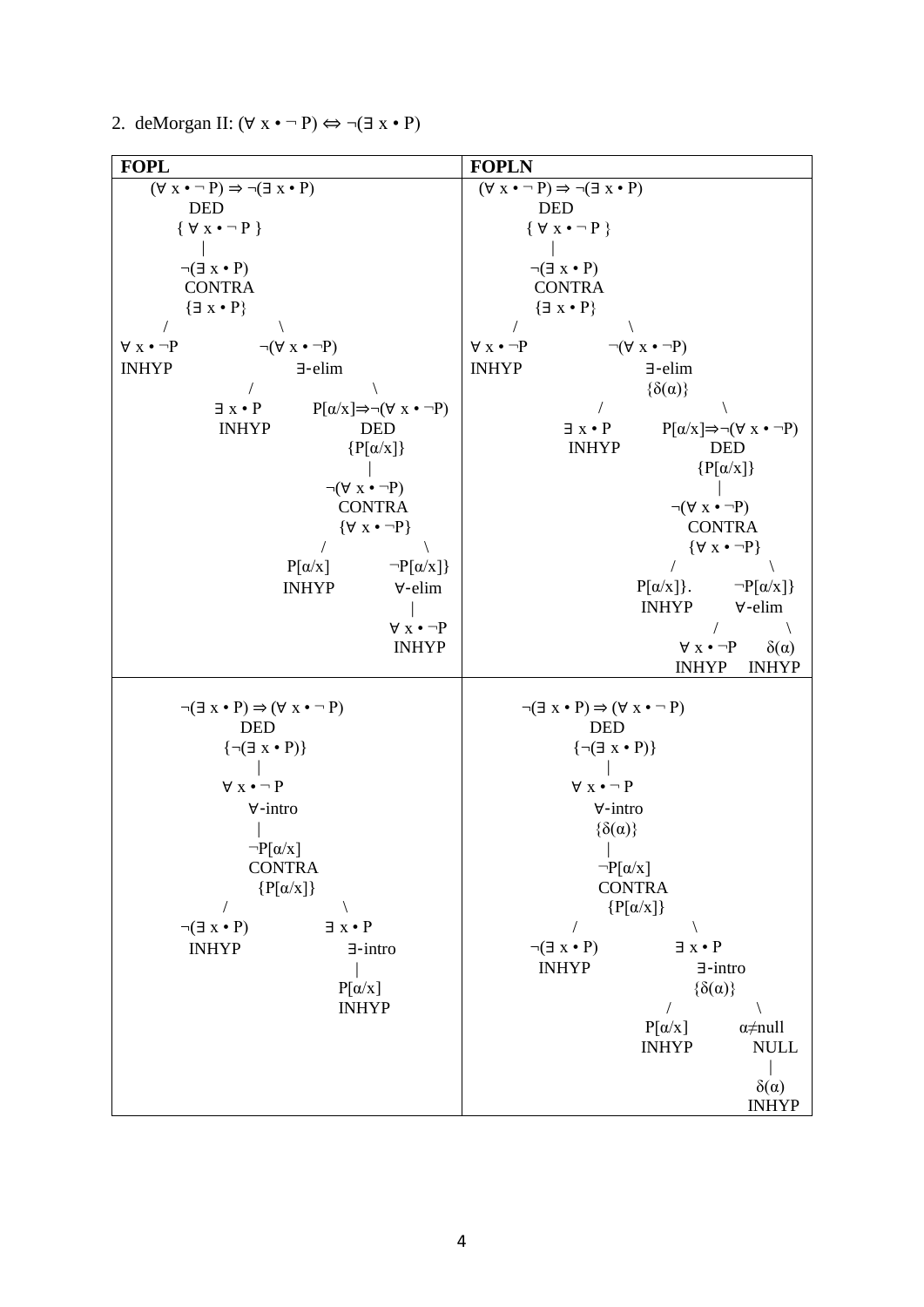| <b>FOPL</b>                                                                           | <b>FOPLN</b>                                                                          |  |  |
|---------------------------------------------------------------------------------------|---------------------------------------------------------------------------------------|--|--|
| $(\forall x \cdot \forall y \cdot P) \Rightarrow (\forall y \cdot \forall x \cdot P)$ | $(\forall x \cdot \forall y \cdot P) \Rightarrow (\forall y \cdot \forall x \cdot P)$ |  |  |
| <b>DED</b>                                                                            | <b>DED</b>                                                                            |  |  |
| $\{\forall x \bullet \forall y \bullet P\}$                                           | $\{\forall x \bullet \forall y \bullet P\}$                                           |  |  |
|                                                                                       |                                                                                       |  |  |
| $\forall y \cdot \forall x \cdot P$                                                   | $\forall y \cdot \forall x \cdot P$                                                   |  |  |
| $\forall$ -intro                                                                      | $\forall$ -intro                                                                      |  |  |
|                                                                                       | $\{\delta(\alpha)\}\$                                                                 |  |  |
| $\forall x \cdot P [\alpha/y]$                                                        |                                                                                       |  |  |
| $\forall$ -intro                                                                      | $\forall x \cdot P [\alpha/y]$                                                        |  |  |
|                                                                                       | $\forall$ -intro                                                                      |  |  |
| $P[\alpha/y][\alpha'/x]$                                                              | $\{\delta(\alpha')\}$                                                                 |  |  |
| i.e. $P[\alpha'/x][\alpha/y]$                                                         |                                                                                       |  |  |
| $\forall$ -elim                                                                       | $P[\alpha/y][\alpha'/x]$                                                              |  |  |
|                                                                                       | i.e. $P[\alpha'/x][\alpha/y]$                                                         |  |  |
| $\forall y \cdot P [\alpha'/x]$                                                       | $\forall$ -elim                                                                       |  |  |
| $\forall$ -elim                                                                       |                                                                                       |  |  |
|                                                                                       | $\forall y \cdot P [\alpha'/x]$<br>$\delta(\alpha)$                                   |  |  |
| $\forall x \cdot \forall y \cdot P$                                                   | $\forall$ -elim<br><b>INHYP</b>                                                       |  |  |
| <b>INHYP</b>                                                                          |                                                                                       |  |  |
|                                                                                       | $\forall x \cdot \forall y \cdot P$<br>$\delta(\alpha')$                              |  |  |
|                                                                                       | <b>INHYP</b><br><b>INHYP</b>                                                          |  |  |
|                                                                                       |                                                                                       |  |  |
|                                                                                       |                                                                                       |  |  |
| $(\forall y \cdot \forall x \cdot P) \Rightarrow (\forall x \cdot \forall y \cdot P)$ | $(\forall y \cdot \forall x \cdot P) \Rightarrow (\forall x \cdot \forall y \cdot P)$ |  |  |
| Similar to the above                                                                  | Similar to the above                                                                  |  |  |
|                                                                                       |                                                                                       |  |  |

3. Change of order of bound variables I:  $(\forall x \cdot \forall y \cdot P) \Leftrightarrow (\forall y \cdot \forall x \cdot P)$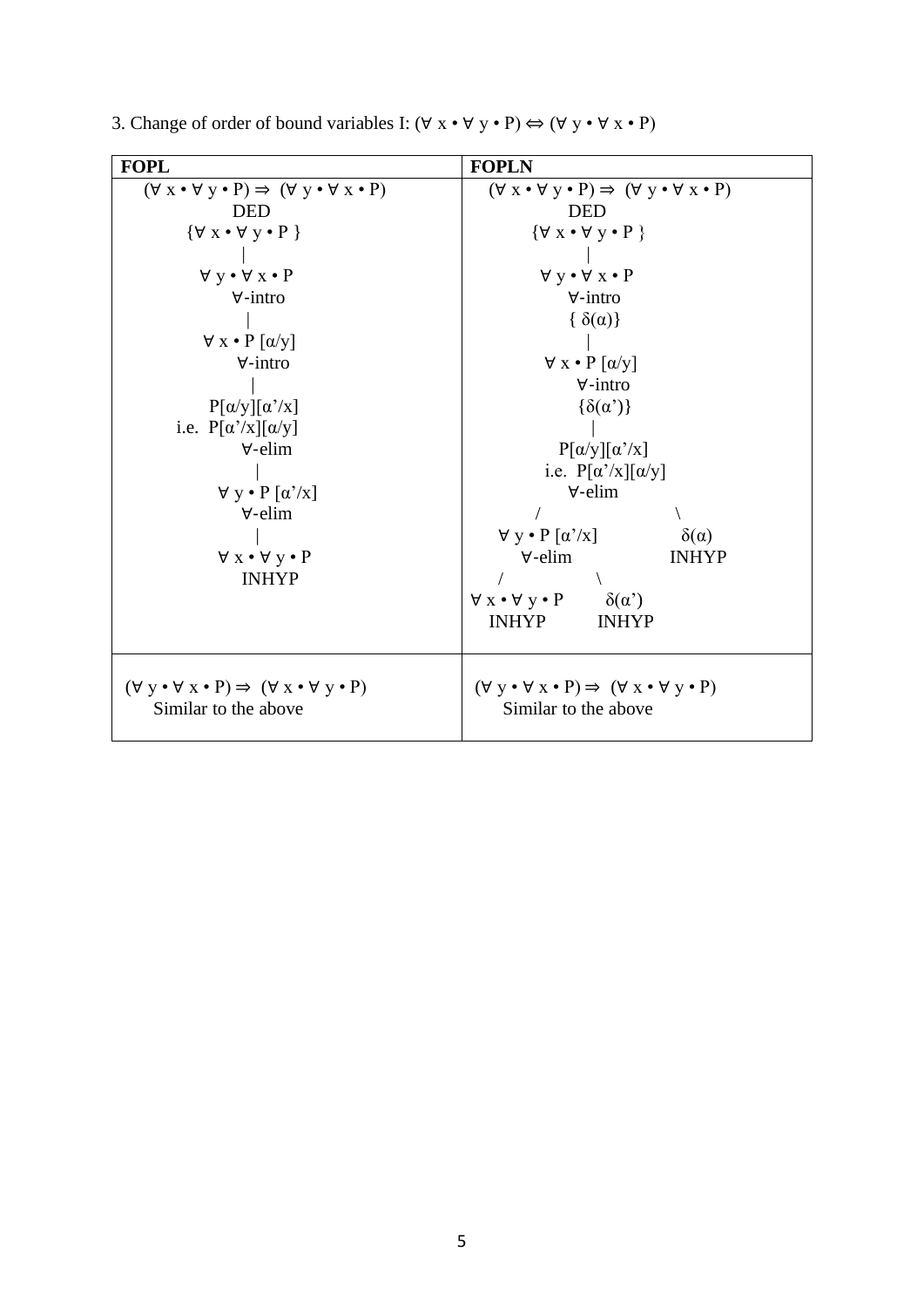| <b>FOPL</b>                                                                                                                                                                                                                                                                                                                                                                                                                                                                                                                                                                                                                                                                                                                                                                | <b>FOPLN</b>                                                                                                                                                                                                                                                                                                                                                                                                                                                                                                                                                                                                                                                                                                                                                                                                                                                                                                                                                                                                                             |
|----------------------------------------------------------------------------------------------------------------------------------------------------------------------------------------------------------------------------------------------------------------------------------------------------------------------------------------------------------------------------------------------------------------------------------------------------------------------------------------------------------------------------------------------------------------------------------------------------------------------------------------------------------------------------------------------------------------------------------------------------------------------------|------------------------------------------------------------------------------------------------------------------------------------------------------------------------------------------------------------------------------------------------------------------------------------------------------------------------------------------------------------------------------------------------------------------------------------------------------------------------------------------------------------------------------------------------------------------------------------------------------------------------------------------------------------------------------------------------------------------------------------------------------------------------------------------------------------------------------------------------------------------------------------------------------------------------------------------------------------------------------------------------------------------------------------------|
| $(\exists x \cdot \exists y \cdot P) \Rightarrow (\exists y \cdot \exists x \cdot P)$<br><b>DED</b><br>${ \exists x \cdot \exists y \cdot P }$<br>$\exists y \cdot \exists x \cdot P$<br>$\exists$ -elim<br>$\exists y \bullet P[\alpha/x] \Rightarrow \exists y \bullet \exists x \bullet P$<br>∃x∙∃y•P<br><b>INHYP</b><br><b>DED</b><br>$\{\exists y \bullet P[\alpha/x]\}$<br>∃y•∃x•P<br>$\exists$ -elim<br>$P[\alpha/x][\alpha'/y] \Rightarrow \exists y \bullet \exists x \bullet P$<br>$\exists y \cdot P[\alpha/x]$<br><b>INHYP</b><br><b>DED</b><br>$\{P[\alpha/x][\alpha'/y]\}$<br>i.e. { $P[\alpha'/y][\alpha/x]$ }<br>∃y•∃x•P<br>$\exists$ -intro<br>$\exists x\text{-}P\left[\alpha'/y\right]$<br>$\exists$ -intro<br>$P[\alpha'/y][\alpha/x]$<br><b>INHYP</b> | $(\exists x \cdot \exists y \cdot P) \Rightarrow (\exists y \cdot \exists x \cdot P)$<br><b>DED</b><br>${ \exists x \cdot \exists y \cdot P }$<br>$\exists y \cdot \exists x \cdot P$<br>$\exists$ -elim<br>$\{\delta(\alpha)\}\$<br>$\exists y \bullet P[\alpha/x] \Rightarrow \exists y \bullet \exists x \bullet P$<br>∃x•∃y•P<br><b>INHYP</b><br><b>DED</b><br>$\{\exists y \bullet P[\alpha/x]\}$<br>∃y•∃x•P<br>$\exists$ -elim<br>$\{\delta(\alpha')\}$<br>$\exists y \bullet P[\alpha/x]$<br>$P[\alpha/x][\alpha'/y] \Rightarrow \exists y \bullet \exists x \bullet P$<br><b>INHYP</b><br><b>DED</b><br>{ $P[\alpha/x][\alpha'/y]$ }<br>i.e. { $P[\alpha'/y][\alpha/x]$ }<br>∃y•∃x•P<br>$\exists$ -intro<br>$\{\delta(\alpha')\}$<br>$\exists x \bullet P [\alpha'/y]$<br>$\alpha \neq \text{null}$<br>$\exists$ -intro<br><b>NULL</b><br>$\{\delta(\alpha)\}\$<br>$P[\alpha'/y][\alpha/x]$<br>$\alpha \neq \text{null}$<br>$\delta(\alpha')$<br><b>NULL</b><br><b>INHYP</b><br><b>INHYP</b><br>$\delta(\alpha)$<br><b>INHYP</b> |
| $(\exists y \cdot \exists x \cdot P) \Rightarrow (\exists x \cdot \exists y \cdot P)$<br>Similar to the above                                                                                                                                                                                                                                                                                                                                                                                                                                                                                                                                                                                                                                                              | $(\exists y \cdot \exists x \cdot P) \Rightarrow (\exists x \cdot \exists y \cdot P)$<br>Similar to the above                                                                                                                                                                                                                                                                                                                                                                                                                                                                                                                                                                                                                                                                                                                                                                                                                                                                                                                            |

4. Change of order of bound variables II:  $(\exists x \cdot \exists y \cdot P) \Leftrightarrow (\exists y \cdot \exists x \cdot P)$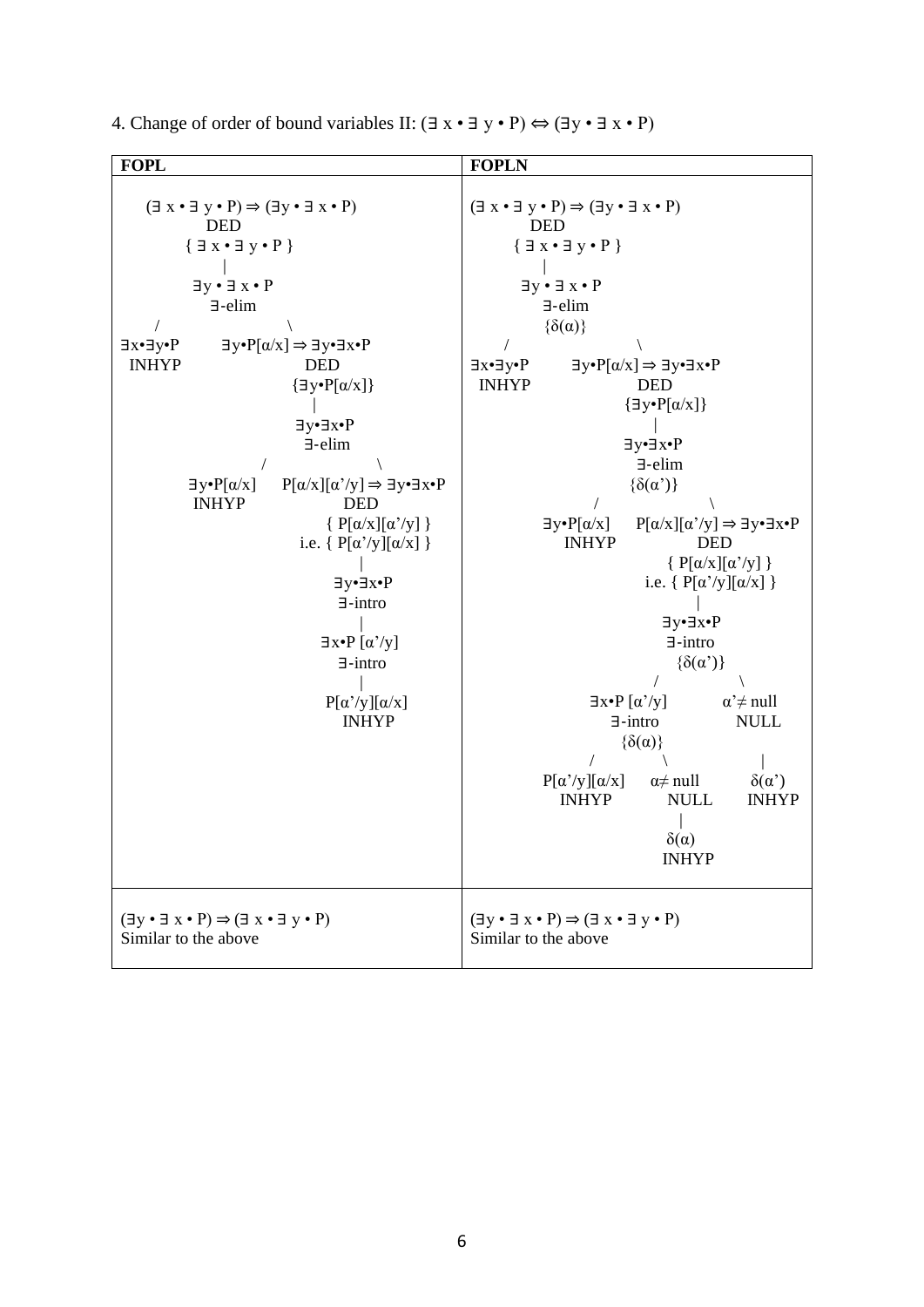|  | 5. Splitting I: $(\forall x \cdot P \land Q) \Leftrightarrow (\forall x \cdot P) \land (\forall x \cdot Q)$ |  |  |  |  |  |  |  |  |  |
|--|-------------------------------------------------------------------------------------------------------------|--|--|--|--|--|--|--|--|--|
|--|-------------------------------------------------------------------------------------------------------------|--|--|--|--|--|--|--|--|--|

| <b>FOPL</b>                                                                                                                                                                                                                                                                                                                                                                                                                                                                                          | <b>FOPLN</b>                                                                                                                                                                                                                                                                                                                                                                                                                                                                                                                                                                                                                |  |  |
|------------------------------------------------------------------------------------------------------------------------------------------------------------------------------------------------------------------------------------------------------------------------------------------------------------------------------------------------------------------------------------------------------------------------------------------------------------------------------------------------------|-----------------------------------------------------------------------------------------------------------------------------------------------------------------------------------------------------------------------------------------------------------------------------------------------------------------------------------------------------------------------------------------------------------------------------------------------------------------------------------------------------------------------------------------------------------------------------------------------------------------------------|--|--|
| $(\forall x \cdot P \land Q) \Rightarrow (\forall x \cdot P) \land (\forall x \cdot Q)$<br><b>DED</b><br>$\{ \forall x \cdot P \land Q \}$<br>$(\forall x \cdot P) \land (\forall x \cdot Q)$<br>$\wedge$ -intro<br>$\forall x \cdot P$<br>$\forall x \cdot Q$<br>$\forall$ intro<br>similar to the left<br>$P[\alpha/x]$<br>$\Lambda$ -elim<br>$P[\alpha/x] \wedge Q[\alpha/x]$<br>i.e. $(P \wedge Q)[\alpha/x]$<br>$\forall$ -elim<br>$\forall x \cdot P \land Q$<br><b>INHYP</b>                  | $(\forall x \cdot P \land Q) \Rightarrow (\forall x \cdot P) \land (\forall x \cdot Q)$<br><b>DED</b><br>$\{ \forall x \bullet P \land Q \}$<br>$(\forall x \cdot P) \land (\forall x \cdot Q)$<br>$\wedge$ -intro<br>$\forall x \cdot P$<br>$\forall x \cdot Q$<br>similar to the left<br>$\forall$ intro<br>$\{\delta(\alpha)\}\$<br>$P[\alpha/x]$<br><b>Aelim</b><br>$P[\alpha/x] \wedge Q[\alpha/x]$<br>i.e. $(P \wedge Q)[\alpha/x]$<br>$\forall$ -elim<br>$\forall x \cdot P \land Q$<br>$\alpha \neq \text{null}$<br><b>INHYP</b><br><b>NULL</b><br>$\delta(\alpha)$<br><b>INHYP</b>                                 |  |  |
| $(\forall x \cdot P) \land (\forall x \cdot Q) \Rightarrow (\forall x \cdot P \land Q)$<br><b>DED</b><br>$\{ (\forall x \cdot P) \land (\forall x \cdot Q) \}$<br>$\forall x \cdot P \land Q$<br>$\forall$ -intro<br>$(P \wedge Q) [\alpha/x]$<br>i.e. $P[\alpha/x] \wedge Q[\alpha/x]$<br>$\Lambda$ -intro<br>$P[\alpha/x]$<br>$Q[\alpha/x]$<br>$\forall$ -elim<br>similar to the left<br>$\forall x \cdot P$<br>$\Lambda$ -elim<br>$(\forall x \cdot P) \land (\forall x \cdot Q)$<br><b>INHYP</b> | $(\forall x \cdot P) \land (\forall x \cdot Q) \Rightarrow (\forall x \cdot P \land Q)$<br><b>DED</b><br>$\{ (\forall x \cdot P) \land (\forall x \cdot Q) \}$<br>$\forall x \cdot P \land Q$<br>$\forall$ -intro<br>$\{\delta(\alpha)\}\$<br>$(P \wedge Q) [\alpha/x]$<br>i.e. $P[\alpha/x] \wedge Q[\alpha/x]$<br>$\wedge$ -intro<br>$P[\alpha/x]$<br>$Q[\alpha/x]$<br>∀elim<br>similar to the left<br>$\{\delta(\alpha)\}\$<br>$\forall x \cdot P$<br>$\alpha \neq \text{null}$<br>$\Lambda$ -elim<br><b>NULL</b><br>$(\forall x \cdot P) \land (\forall x \cdot Q)$<br>$\delta(\alpha)$<br><b>INHYP</b><br><b>INHYP</b> |  |  |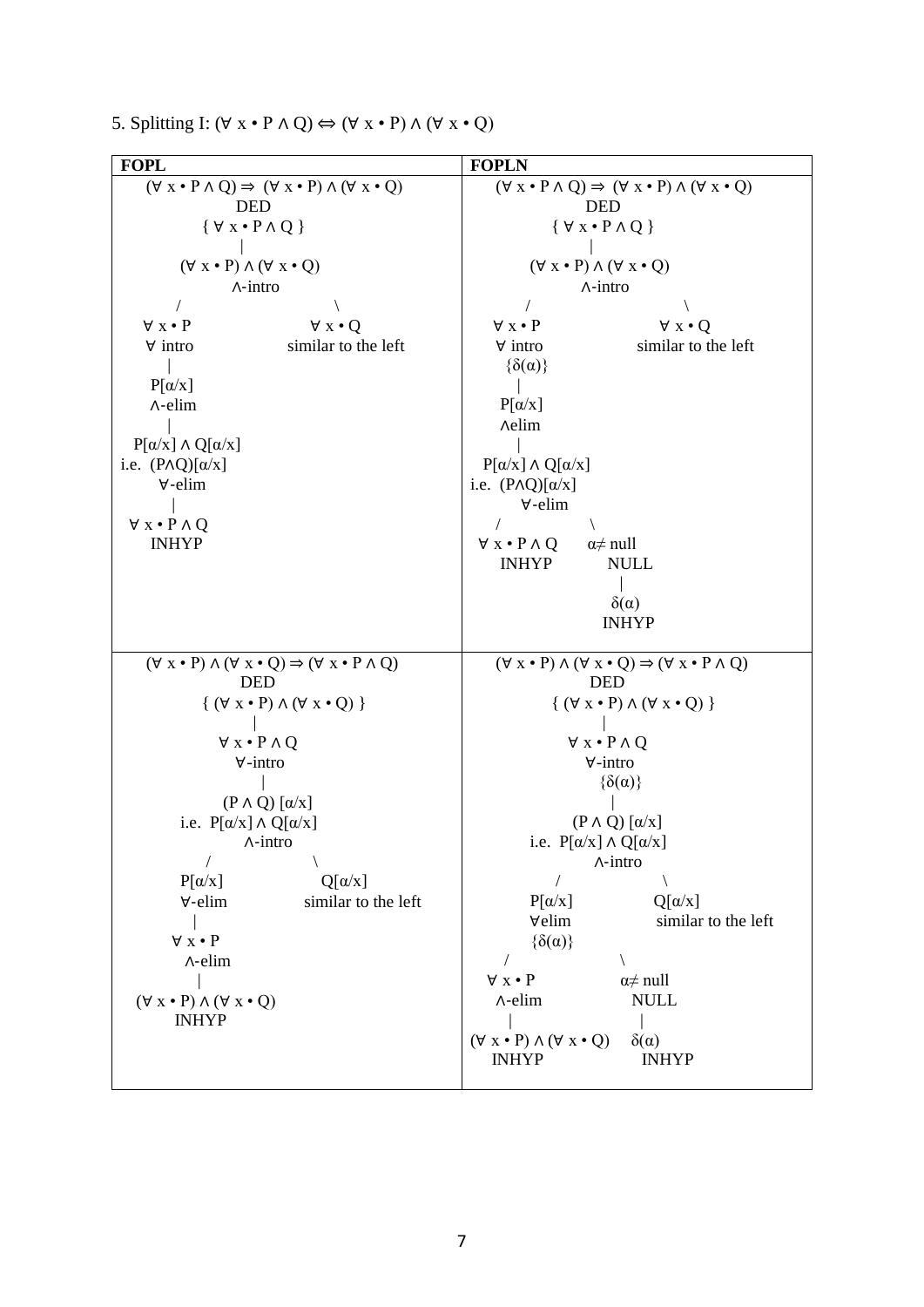6. Splitting II:  $(\exists x \cdot P \vee Q) \Leftrightarrow (\exists x \cdot P) \vee (\exists x \cdot Q)$ 

| <b>FOPL</b>                                                                                                                                                                                                                                                                                                                                                                                                                                                                                                                                                                                | <b>FOPLN</b>                                                                                                                                                                                                                                                                                                                                                                                                                                                                                                                                                                                                                                       |
|--------------------------------------------------------------------------------------------------------------------------------------------------------------------------------------------------------------------------------------------------------------------------------------------------------------------------------------------------------------------------------------------------------------------------------------------------------------------------------------------------------------------------------------------------------------------------------------------|----------------------------------------------------------------------------------------------------------------------------------------------------------------------------------------------------------------------------------------------------------------------------------------------------------------------------------------------------------------------------------------------------------------------------------------------------------------------------------------------------------------------------------------------------------------------------------------------------------------------------------------------------|
| $(\exists x \cdot P \vee Q) \Rightarrow (\exists x \cdot P) \vee (\exists x \cdot Q)$                                                                                                                                                                                                                                                                                                                                                                                                                                                                                                      | $(\exists x \cdot P \vee Q) \Rightarrow (\exists x \cdot P) \vee (\exists x \cdot Q)$                                                                                                                                                                                                                                                                                                                                                                                                                                                                                                                                                              |
| <b>DED</b><br>$\{\exists x \cdot P \vee Q\}$                                                                                                                                                                                                                                                                                                                                                                                                                                                                                                                                               | <b>DED</b><br>$\{\exists x \cdot P \vee Q\}$                                                                                                                                                                                                                                                                                                                                                                                                                                                                                                                                                                                                       |
|                                                                                                                                                                                                                                                                                                                                                                                                                                                                                                                                                                                            |                                                                                                                                                                                                                                                                                                                                                                                                                                                                                                                                                                                                                                                    |
| $(\exists x \cdot P) \vee (\exists x \cdot Q)$<br>$\exists$ -elim                                                                                                                                                                                                                                                                                                                                                                                                                                                                                                                          | $(\exists x \cdot P) \vee (\exists x \cdot Q)$<br>$\exists$ -elim                                                                                                                                                                                                                                                                                                                                                                                                                                                                                                                                                                                  |
|                                                                                                                                                                                                                                                                                                                                                                                                                                                                                                                                                                                            | $\{\delta(\alpha)\}\$                                                                                                                                                                                                                                                                                                                                                                                                                                                                                                                                                                                                                              |
| $\exists x \cdot PVQ$<br>$(PVQ)[\alpha/x] \Rightarrow (\exists x \cdot P)V(\exists x \cdot Q)$<br><b>INHYP</b><br><b>DED</b><br>$\{ (PVQ)[\alpha/x] \}$<br>i.e. $\{P[\alpha/x] \vee Q[\alpha/x] \}$<br>$(\exists x \cdot P) \vee (\exists x \cdot Q)$<br>V-elim<br>$P[\alpha/x]VQ[\alpha/x]$<br>$P[\alpha/x] \Rightarrow (\exists x \cdot P) \vee (\exists x \cdot Q)$<br>$Q[\alpha/x] \Rightarrow $<br><b>INHYP</b><br><b>DED</b><br>similar<br>${P[\alpha/x]}$<br>$(\exists x \cdot P) \vee (\exists x \cdot Q)$<br>V-intro<br>∃x∙P<br>$\exists$ -intro<br>$P[\alpha/x]$<br><b>INHYP</b> | $\exists x \cdot PVQ$<br>$(PVQ)[\alpha/x] \Rightarrow (\exists x \cdot P)V(\exists x \cdot Q)$<br><b>INHYP</b><br><b>DED</b><br>$\{ (PVQ)[\alpha/x] \}$<br>i.e. $\{P[\alpha/x] \vee Q[\alpha/x] \}$<br>$(\exists x \cdot P) \vee (\exists x \cdot Q)$<br>v-elim<br>$P[\alpha/x] \Rightarrow (\exists x \cdot P) \vee (\exists x \cdot Q).$<br>$P[\alpha/x] \vee Q[\alpha/x]$<br>$Q[\alpha/x] \Rightarrow $<br><b>INHYP</b><br>similar<br>DED<br>$\{P[\alpha/x]\}$<br>$(\exists x \cdot P) \vee (\exists x \cdot Q)$<br>V-intro<br>∃x•P<br>$\exists$ -intro<br>$\{\delta(\alpha)\}\$<br>$\prime$<br>$P[\alpha/x]$<br>$\alpha \neq \text{null}$      |
|                                                                                                                                                                                                                                                                                                                                                                                                                                                                                                                                                                                            | <b>INHYP</b><br><b>NULL</b><br>$\delta(\alpha)$<br><b>INHYP</b>                                                                                                                                                                                                                                                                                                                                                                                                                                                                                                                                                                                    |
| $(\exists x \cdot P) \vee (\exists x \cdot Q) \Rightarrow (\exists x \cdot P \vee Q)$<br><b>DED</b><br>$\{ (\exists x \cdot P) \vee (\exists x \cdot Q) \}$<br>$\exists x \cdot P \vee Q$<br>v-elim                                                                                                                                                                                                                                                                                                                                                                                        | $(\exists x \cdot P) \vee (\exists x \cdot Q) \Rightarrow (\exists x \cdot P \vee Q)$<br><b>DED</b><br>$\{ (\exists x \cdot P) \vee (\exists x \cdot Q) \}$<br>$\exists x \cdot P \vee Q$<br>V-elim                                                                                                                                                                                                                                                                                                                                                                                                                                                |
| $(\exists x \cdot P) \vee (\exists x \cdot Q)$ . $\exists x \cdot P \Rightarrow (\exists x \cdot P \vee Q)$<br>$\exists x \cdot Q \Rightarrow (\exists x \cdot P \vee Q)$<br><b>INHYP</b><br><b>DED</b><br>similar<br>$\{ \exists x \cdot P \}$<br>$\exists x \cdot PVQ$<br>∃-elim<br>$\overline{1}$<br>$P[\alpha/x] \Rightarrow \exists x \cdot PVQ$<br>$\exists x \bullet P$<br><b>INHYP</b><br>DED<br>$\{P[\alpha/x]\}$<br>$\exists x \cdot PVQ$<br>$\exists$ -intro<br>$(PVQ)[\alpha/x]$<br>i.e. $P[\alpha/x] \vee Q[\alpha/x]$<br>V-intro<br>$P[\alpha/x]$<br><b>INHYP</b>            | $(\exists x \cdot P) \vee (\exists x \cdot Q)$ $\exists x \cdot P \Rightarrow (\exists x \cdot P \vee Q)$<br>$\exists x \cdot Q \Rightarrow (\exists x \cdot P \vee Q)$<br>INHYP DED<br>similar<br>$\{ \exists x \cdot P \}$<br>$\exists x \cdot PVQ$<br>∃-elim<br>$\{\delta(\alpha)\}\$<br>$\exists x\bullet P$<br>$P[\alpha/x] \Rightarrow \exists x \cdot PVQ$<br><b>INHYP</b><br>DED<br>$\{P[\alpha/x]\}$<br>$\exists x \cdot PVQ$<br>$\exists$ -intro<br>$(PVQ)[\alpha/x]$<br>$\alpha \neq \text{null}$<br>i.e. $P[\alpha/x] \vee Q[\alpha/x]$<br><b>NULL</b><br>V-intro<br>$\delta(\alpha)$<br>$P[\alpha/x]$<br><b>INHYP</b><br><b>INHYP</b> |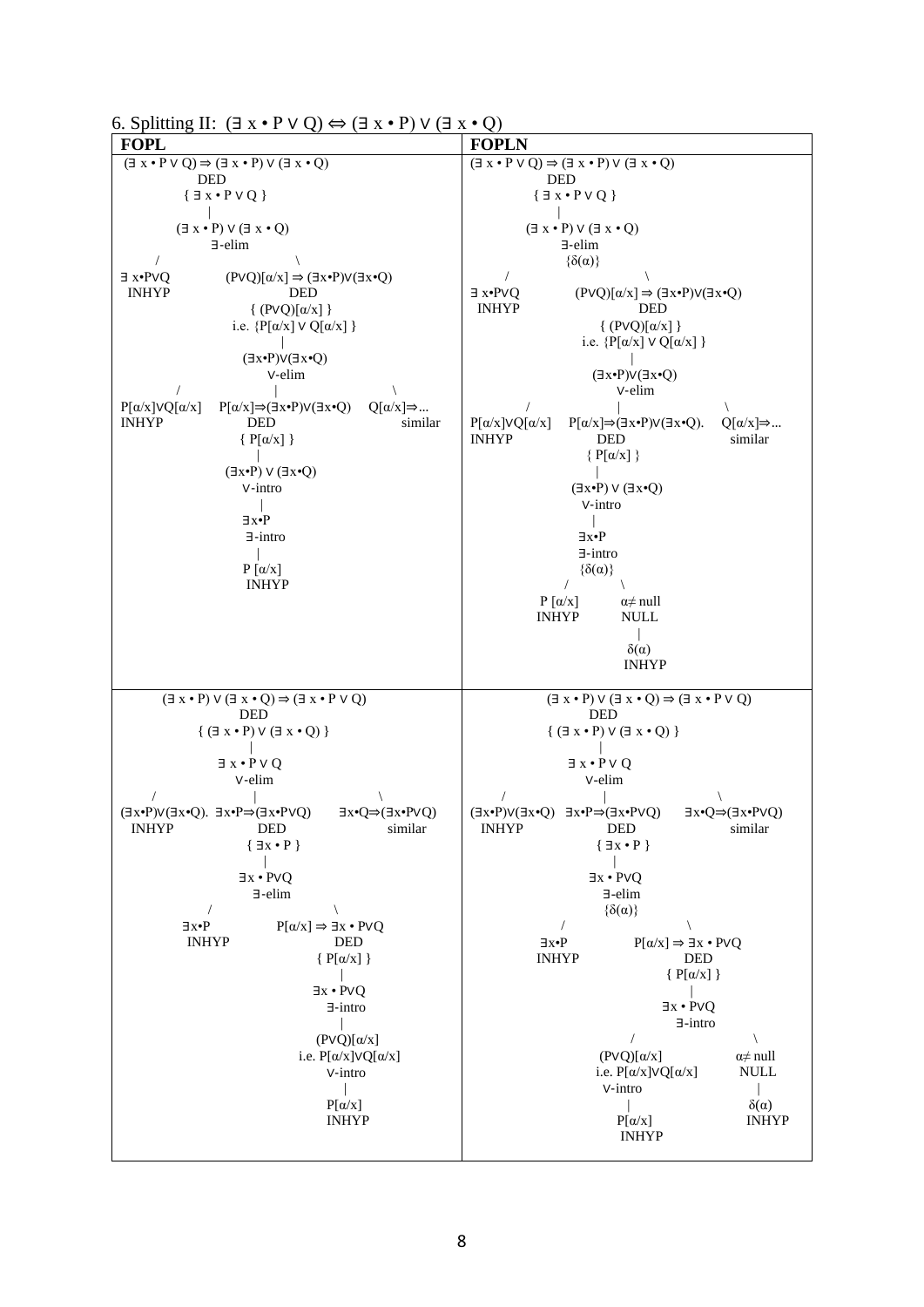7. Splitting III:  $(\exists x \cdot P \land Q) \Rightarrow (\exists x \cdot P) \land (\exists x \cdot Q)$ 

| <b>FOPL</b>                                                                                                                                                                                      |                                                  | <b>FOPLN</b>                                                                                                                                                                                      |                                                  |                                           |
|--------------------------------------------------------------------------------------------------------------------------------------------------------------------------------------------------|--------------------------------------------------|---------------------------------------------------------------------------------------------------------------------------------------------------------------------------------------------------|--------------------------------------------------|-------------------------------------------|
| $(\exists x \cdot P \land Q) \Rightarrow (\exists x \cdot P) \land (\exists x \cdot Q)$<br>${ \exists x \cdot P \land Q }$<br>$(\exists x \cdot P) \land (\exists x \cdot Q)$<br>$\wedge$ -intro |                                                  | $(\exists x \cdot P \land Q) \Rightarrow (\exists x \cdot P) \land (\exists x \cdot Q)$<br>$\{\exists x \cdot P \land Q\}$<br>$(\exists x \cdot P) \land (\exists x \cdot Q)$<br>$\Lambda$ -intro |                                                  |                                           |
| $\exists x \cdot P$                                                                                                                                                                              | $\exists x \cdot Q$                              | $\exists x \cdot P$                                                                                                                                                                               |                                                  | $\exists x \cdot Q$                       |
| $\exists$ -elim                                                                                                                                                                                  | similar                                          | $\exists$ -elim                                                                                                                                                                                   |                                                  | similar                                   |
|                                                                                                                                                                                                  |                                                  | $\{\delta(\alpha)\}\$                                                                                                                                                                             |                                                  |                                           |
| $\exists x \cdot P \land Q$                                                                                                                                                                      | $(P \wedge Q)[\alpha/x] \Rightarrow P[\alpha/x]$ |                                                                                                                                                                                                   |                                                  |                                           |
| <b>INHYP</b>                                                                                                                                                                                     | <b>DED</b>                                       | $\exists x \cdot P \land Q$                                                                                                                                                                       | $(P \wedge Q)[\alpha/x] \Rightarrow P[\alpha/x]$ |                                           |
|                                                                                                                                                                                                  | $\{ P \wedge Q \mid \alpha/x \}$                 | <b>INHYP</b><br><b>DED</b>                                                                                                                                                                        |                                                  |                                           |
|                                                                                                                                                                                                  | i.e. $\{P[\alpha/x] \wedge Q[\alpha/x]\}$        |                                                                                                                                                                                                   | $\{ P \wedge Q \mid \alpha/x \}$                 |                                           |
|                                                                                                                                                                                                  |                                                  |                                                                                                                                                                                                   |                                                  | i.e. $\{P[\alpha/x] \wedge Q[\alpha/x]\}$ |
|                                                                                                                                                                                                  | $\neg$ <sub>x</sub> $\bullet$ P                  |                                                                                                                                                                                                   |                                                  |                                           |
|                                                                                                                                                                                                  | $\exists$ -intro                                 | $\exists x \bullet P$                                                                                                                                                                             |                                                  |                                           |
|                                                                                                                                                                                                  |                                                  | $\exists$ -intro                                                                                                                                                                                  |                                                  |                                           |
| $P[\alpha/x]$                                                                                                                                                                                    |                                                  |                                                                                                                                                                                                   |                                                  |                                           |
| $\Lambda$ -elim                                                                                                                                                                                  |                                                  |                                                                                                                                                                                                   | $P[\alpha/x]$                                    | $\alpha \neq \text{null}$                 |
|                                                                                                                                                                                                  |                                                  | $\Lambda$ -elim                                                                                                                                                                                   | <b>NULL</b>                                      |                                           |
| $P[\alpha/x] \wedge Q[\alpha/x]$                                                                                                                                                                 |                                                  |                                                                                                                                                                                                   |                                                  |                                           |
|                                                                                                                                                                                                  |                                                  | $P[\alpha/x] \wedge Q[\alpha/x]$                                                                                                                                                                  | $\delta(\alpha)$                                 |                                           |
|                                                                                                                                                                                                  | <b>INHYP</b>                                     |                                                                                                                                                                                                   | <b>INHYP</b>                                     | <b>INHYP</b>                              |
|                                                                                                                                                                                                  |                                                  |                                                                                                                                                                                                   |                                                  |                                           |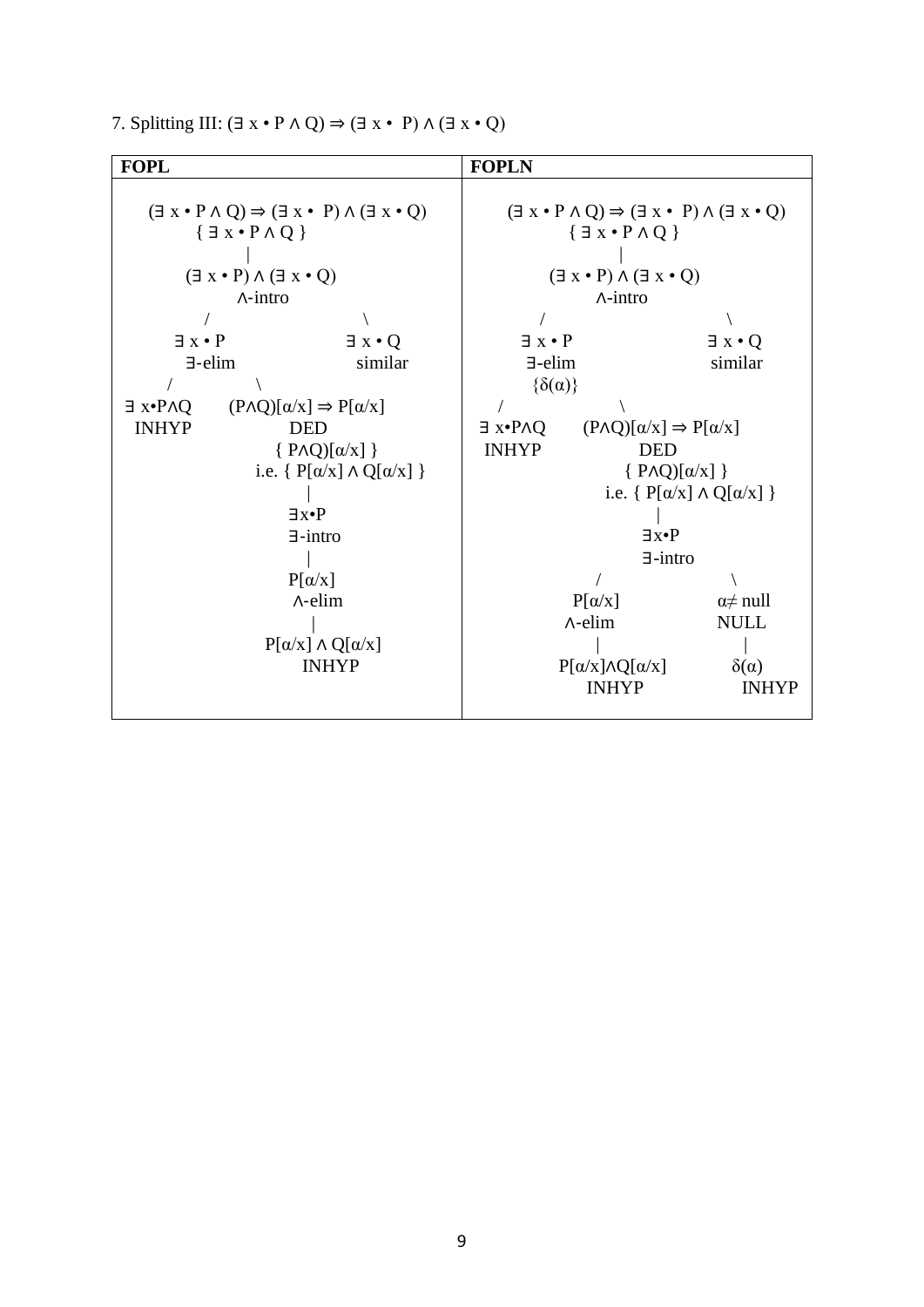| <b>FOPL</b>                                                                                           | <b>FOPLN</b>                                                                                               |  |  |
|-------------------------------------------------------------------------------------------------------|------------------------------------------------------------------------------------------------------------|--|--|
| $((\forall x \cdot P) \land Q) \Rightarrow \forall x \cdot (P \land Q)$                               | $((\forall x \cdot P) \land Q) \Rightarrow \forall x \cdot (P \land Q)$                                    |  |  |
| <b>DED</b>                                                                                            | <b>DED</b>                                                                                                 |  |  |
| $\{ (\forall x \cdot P) \wedge Q \}$                                                                  | $\{ (\forall x \cdot P) \wedge Q \}$                                                                       |  |  |
|                                                                                                       |                                                                                                            |  |  |
| $\forall x \bullet (P \land Q)$                                                                       | $\forall x \bullet (P \land Q)$                                                                            |  |  |
| $\forall$ -intro                                                                                      | $\forall$ -intro                                                                                           |  |  |
|                                                                                                       | $\{\delta(\alpha)\}\$                                                                                      |  |  |
| $(P \wedge Q) [\alpha/x]$                                                                             |                                                                                                            |  |  |
| i.e. $P[\alpha/x] \wedge Q$                                                                           | $(P \wedge Q) [\alpha/x]$                                                                                  |  |  |
| $\wedge$ -intro                                                                                       | i.e. $P[\alpha/x] \wedge Q$                                                                                |  |  |
|                                                                                                       | $\wedge$ -intro                                                                                            |  |  |
| $P[\alpha/x]$<br>Ő                                                                                    |                                                                                                            |  |  |
| $\forall$ -elim<br>$\Lambda$ -elim                                                                    | $P[\alpha/x]$<br>Q                                                                                         |  |  |
|                                                                                                       | $\forall$ -elim<br>$\Lambda$ -elim                                                                         |  |  |
| $(\forall x \cdot P) \wedge Q$<br>$\forall x \bullet P$                                               |                                                                                                            |  |  |
| <b>INHYP</b><br>$\wedge$ -elim                                                                        | $\delta(\alpha)$<br>$(\forall x \cdot P) \wedge Q$<br>$\forall x \cdot P$                                  |  |  |
|                                                                                                       | <b>INHYP</b><br><b>INHYP</b><br>$\wedge$ -elim                                                             |  |  |
| $(\forall x \cdot P) \wedge Q$                                                                        | $(\forall x \cdot P) \wedge Q$                                                                             |  |  |
| <b>INHYP</b>                                                                                          | <b>INHYP</b>                                                                                               |  |  |
|                                                                                                       |                                                                                                            |  |  |
| $\forall x \bullet (P \land Q) \Rightarrow ((\forall x \bullet P) \land Q)$                           | $\forall x \bullet (P \land Q) \Rightarrow ((\forall x \bullet P) \land Q)$                                |  |  |
| <b>DED</b>                                                                                            | <b>DED</b>                                                                                                 |  |  |
| $\{ \forall x \bullet (P \land Q) \}$                                                                 | $\{ \forall x \bullet (P \land Q) \}$                                                                      |  |  |
|                                                                                                       |                                                                                                            |  |  |
| $(\forall x \cdot P) \wedge Q$                                                                        | $(\forall x \cdot P) \wedge Q$                                                                             |  |  |
| $\wedge$ -intro                                                                                       | $\wedge$ -intro                                                                                            |  |  |
|                                                                                                       |                                                                                                            |  |  |
| $\forall x \bullet P$                                                                                 | $\forall x \bullet P$<br>Q i.e. $\forall x \cdot Q$                                                        |  |  |
| $\forall$ -intro<br>$\wedge$ -elim                                                                    | $\forall$ -intro<br>$\forall$ -intro                                                                       |  |  |
|                                                                                                       | $\{\delta(\alpha)\}\$<br>$\{\delta(\alpha)\}\$                                                             |  |  |
| $P[\alpha/x]$<br>$P[\alpha/x] \wedge Q$                                                               |                                                                                                            |  |  |
| i.e. $(P \wedge Q) [\alpha/x]$<br>$\Lambda$ -elim                                                     | $Q [\alpha/x]$<br>$P[\alpha/x]$<br>$\Lambda$ -elim<br>$\Lambda$ -elim                                      |  |  |
| $\Box$<br>$\forall$ -elim                                                                             |                                                                                                            |  |  |
| $P[\alpha/x] \wedge Q[\alpha/x]$<br>i.e. $(P \wedge Q) [\alpha/x]$<br>$\forall x \bullet (P \land Q)$ | $P[\alpha/x] \wedge Q[\alpha/x]$<br>$P[\alpha/x]\wedge Q[\alpha/x]$                                        |  |  |
| <b>INHYP</b><br>$\forall$ -elim                                                                       | i.e. $(P \wedge Q) [\alpha/x]$<br>i.e. $(P \wedge Q) [\alpha/x]$                                           |  |  |
|                                                                                                       | $\forall$ -elim<br>$\forall$ -elim                                                                         |  |  |
| $\forall x \bullet (P \land Q)$                                                                       |                                                                                                            |  |  |
| <b>INHYP</b>                                                                                          | $\delta(\alpha)$<br>$\forall x \bullet (P \land Q)$<br>$\forall x \bullet (P \land Q)$<br>$\delta(\alpha)$ |  |  |
|                                                                                                       | <b>INHYP</b><br><b>INHYP</b><br><b>INHYP</b>                                                               |  |  |
|                                                                                                       | <b>INHYP</b>                                                                                               |  |  |
|                                                                                                       |                                                                                                            |  |  |

8. Assuming x is not free in Q:  $((\forall x \cdot P) \land Q) \Leftrightarrow \forall x \cdot (P \land Q)$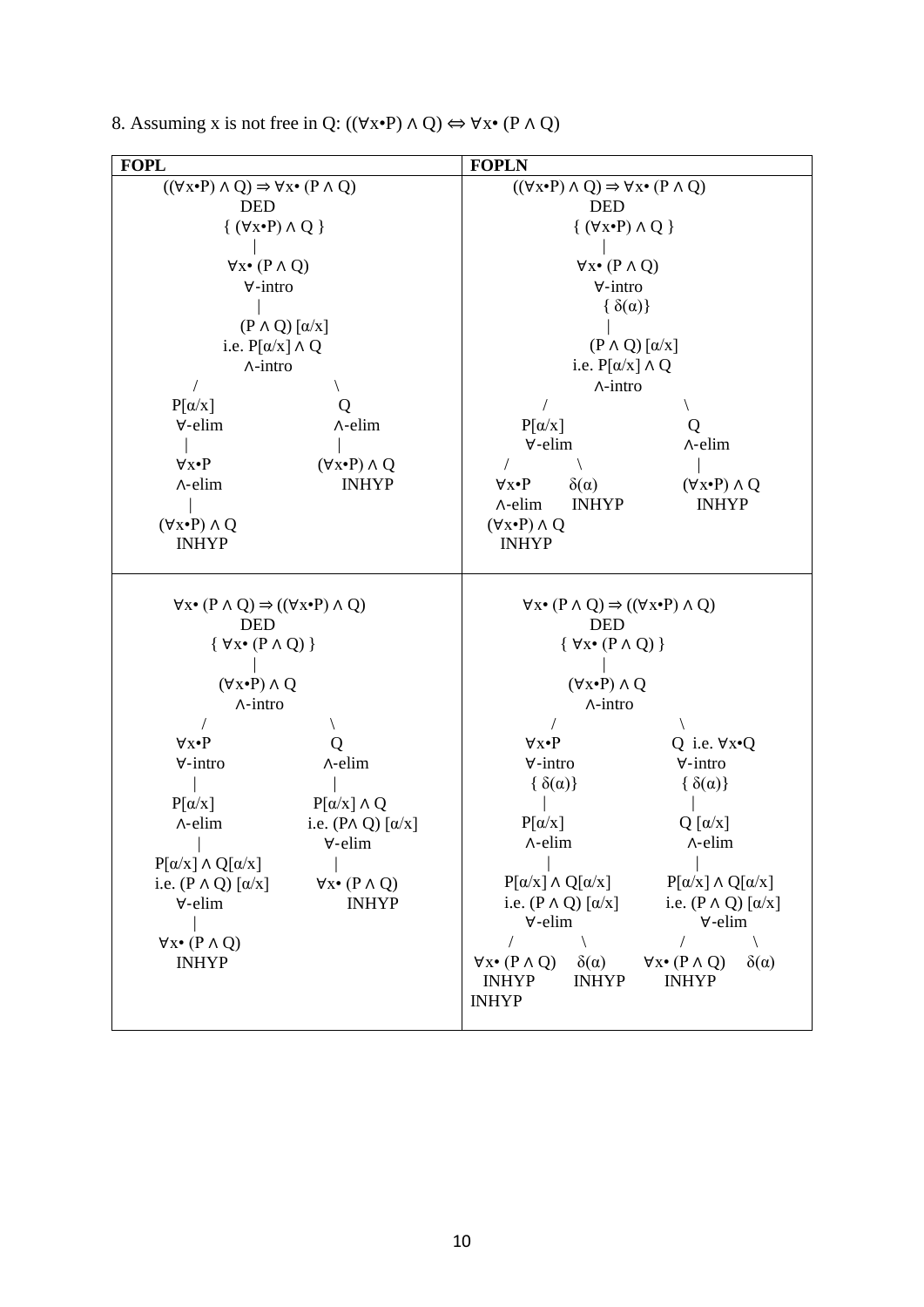| 9. Assuming x is not free in Q: $(\forall x \cdot P) \lor Q \Leftrightarrow \forall x \cdot (P \lor Q)$ |  |  |  |  |
|---------------------------------------------------------------------------------------------------------|--|--|--|--|
|                                                                                                         |  |  |  |  |

| <b>FOPL</b>                                                                                                                    | <b>FOPLN</b>                                                                                                                   |  |  |
|--------------------------------------------------------------------------------------------------------------------------------|--------------------------------------------------------------------------------------------------------------------------------|--|--|
| $((\forall x \cdot P) \vee Q) \Rightarrow (\forall x \cdot (P \vee Q))$                                                        | $((\forall x \cdot P) \vee Q) \Rightarrow (\forall x \cdot (P \vee Q))$                                                        |  |  |
| <b>DED</b>                                                                                                                     | <b>DED</b>                                                                                                                     |  |  |
| $\{(\forall x \cdot P) \vee Q\}$                                                                                               | $\{(\forall x \cdot P) \vee Q\}$                                                                                               |  |  |
| $\forall x \cdot (P \vee Q)$                                                                                                   | $\forall x \cdot (P \vee Q)$                                                                                                   |  |  |
| $\forall$ -intro                                                                                                               | ∀-intro                                                                                                                        |  |  |
|                                                                                                                                | $\{\delta(\alpha)\}\$                                                                                                          |  |  |
| $(P \vee Q) [\alpha/x]$                                                                                                        |                                                                                                                                |  |  |
| i.e. $P[\alpha/x] \vee Q$<br>v-elim                                                                                            | $(P \vee Q) [\alpha/x]$                                                                                                        |  |  |
|                                                                                                                                | i.e. $P[\alpha/x] \vee Q$<br>v-elim                                                                                            |  |  |
| $\forall x \bullet P \Rightarrow (P[\alpha/x] \lor Q)$<br>$Q \Rightarrow (P[\alpha/x] \vee Q)$<br>$(\forall x \cdot P) \vee Q$ | $\sqrt{2}$                                                                                                                     |  |  |
| <b>INHYP</b><br><b>DED</b><br><b>DED</b>                                                                                       | $\forall x \bullet P \Rightarrow (P[\alpha/x] \lor Q)$<br>$Q \Rightarrow (P[\alpha/x] \vee Q)$<br>$(\forall x \cdot P) \vee Q$ |  |  |
| $\{\forall x \bullet P\}$<br>${Q}$                                                                                             | <b>INHYP</b><br><b>DED</b><br><b>DED</b>                                                                                       |  |  |
|                                                                                                                                | ${Q}$<br>$\{\forall x \bullet P\}$                                                                                             |  |  |
| $P[\alpha/x] \vee Q$<br>$P[\alpha/x]VQ$<br>V-intro<br>V-intro                                                                  | $P[\alpha/x]VQ$<br>$P[\alpha/x]VQ$                                                                                             |  |  |
|                                                                                                                                | V-intro<br>V-intro                                                                                                             |  |  |
| $P[\alpha/x]$<br>Q                                                                                                             |                                                                                                                                |  |  |
| $\forall$ -elim<br><b>INHYP</b>                                                                                                | $P[\alpha/x]$<br>Q                                                                                                             |  |  |
|                                                                                                                                | <b>INHYP</b><br>∀-elim                                                                                                         |  |  |
| $\forall x \bullet P$<br><b>INHYP</b>                                                                                          | $\forall x \cdot P$<br>$\delta(\alpha)$                                                                                        |  |  |
|                                                                                                                                | <b>INHYP</b><br><b>INHYP</b>                                                                                                   |  |  |
|                                                                                                                                |                                                                                                                                |  |  |
| $(\forall x \cdot (P \vee Q)) \Rightarrow ((\forall x \cdot P) \vee Q)$                                                        | $(\forall x \cdot (P \vee Q)) \Rightarrow ((\forall x \cdot P) \vee Q)$                                                        |  |  |
| <b>DED</b>                                                                                                                     | <b>DED</b>                                                                                                                     |  |  |
| $\{ \forall x \bullet (P \lor Q) \}$                                                                                           | $\{ \forall x \bullet (P \lor Q) \}$                                                                                           |  |  |
| $(\forall x \cdot P) \vee Q$                                                                                                   | $(\forall x \cdot P) \vee Q$                                                                                                   |  |  |
| v-elim                                                                                                                         | v-elim                                                                                                                         |  |  |
|                                                                                                                                | $\sqrt{2}$                                                                                                                     |  |  |
| $QV\neg Q$<br>$Q \Rightarrow ((\forall x \cdot P) \vee Q)$<br>$\neg Q \Rightarrow ((\forall x \cdot P) \vee Q)$                | $Q \vee \neg Q$<br>$Q \Rightarrow ((\forall x \cdot P) \vee Q)$<br>$\neg Q \Rightarrow ((\forall x \cdot P) \vee Q)$           |  |  |
| <b>INLAW</b><br><b>DED</b><br><b>DED</b>                                                                                       | <b>INLAW</b><br><b>DED</b><br><b>DED</b>                                                                                       |  |  |
| ${Q}$<br>$\{\neg Q\}$                                                                                                          | ${Q}$<br>$\{\neg Q\}$                                                                                                          |  |  |
| $(\forall x \cdot P) \vee Q$<br>$(\forall x \cdot P) \vee Q$                                                                   | $(\forall x \cdot P) \vee Q$<br>$(\forall x \cdot P) \vee Q$                                                                   |  |  |
| V-intro<br>V-intro                                                                                                             | V-intro<br>V-intro                                                                                                             |  |  |
|                                                                                                                                |                                                                                                                                |  |  |
| $\forall x \cdot P$<br>Q                                                                                                       | Q<br>$\forall x \bullet P$                                                                                                     |  |  |
| <b>INHYP</b><br>$\forall$ -intro                                                                                               | <b>INHYP</b><br>∀-intro<br>$\{\delta(\alpha)\}\$                                                                               |  |  |
| $P[\alpha/x]$                                                                                                                  |                                                                                                                                |  |  |
| v-elim                                                                                                                         | $P[\alpha/x]$                                                                                                                  |  |  |
|                                                                                                                                | v-elim                                                                                                                         |  |  |
| $P[\alpha/x] \Rightarrow P[\alpha/x]$ $Q \Rightarrow P[\alpha/x]$<br>$P[\alpha/x]$ $\vee$ Q                                    |                                                                                                                                |  |  |
| <b>DED</b><br><b>DED</b><br>i.e.<br>(PVQ)                                                                                      | $P[\alpha/x] \Rightarrow P[\alpha/x]$ $Q \Rightarrow P[\alpha/x]$ $P[\alpha/x] \vee Q$<br><b>DED</b><br><b>DED</b><br>i.e.     |  |  |
| $\left[\alpha/x\right]$                                                                                                        | $(PV Q) [\alpha/x]$                                                                                                            |  |  |
| $\forall$ -elim<br>$\{P[\alpha/x]\}$<br>${Q}$                                                                                  | $\{P[\alpha/x]\}$<br>∀-elim<br>${Q}$                                                                                           |  |  |
|                                                                                                                                |                                                                                                                                |  |  |
| $P[\alpha/x]$<br>$P[\alpha/x]$<br>$\forall x \cdot (PVQ)$                                                                      | $P[\alpha/x]$<br>$P[\alpha/x]$ $\forall x \cdot (PVQ)$<br>$\delta(\alpha)$                                                     |  |  |
| <b>INHYP</b><br>CONTRA.<br><b>INHYP</b><br>$\left\{ \neg P[\alpha/x] \right\}$                                                 | <b>INHYP</b><br>CONTRA. INHYP<br><b>INHYP</b><br>$\left\{ \neg P[\alpha/x] \right\}$                                           |  |  |
|                                                                                                                                |                                                                                                                                |  |  |
| $\neg Q$<br>Q                                                                                                                  | Q<br>¬Q                                                                                                                        |  |  |
| <b>INHYP</b><br><b>INHYP</b>                                                                                                   | <b>INHYP</b><br><b>INHYP</b>                                                                                                   |  |  |
|                                                                                                                                |                                                                                                                                |  |  |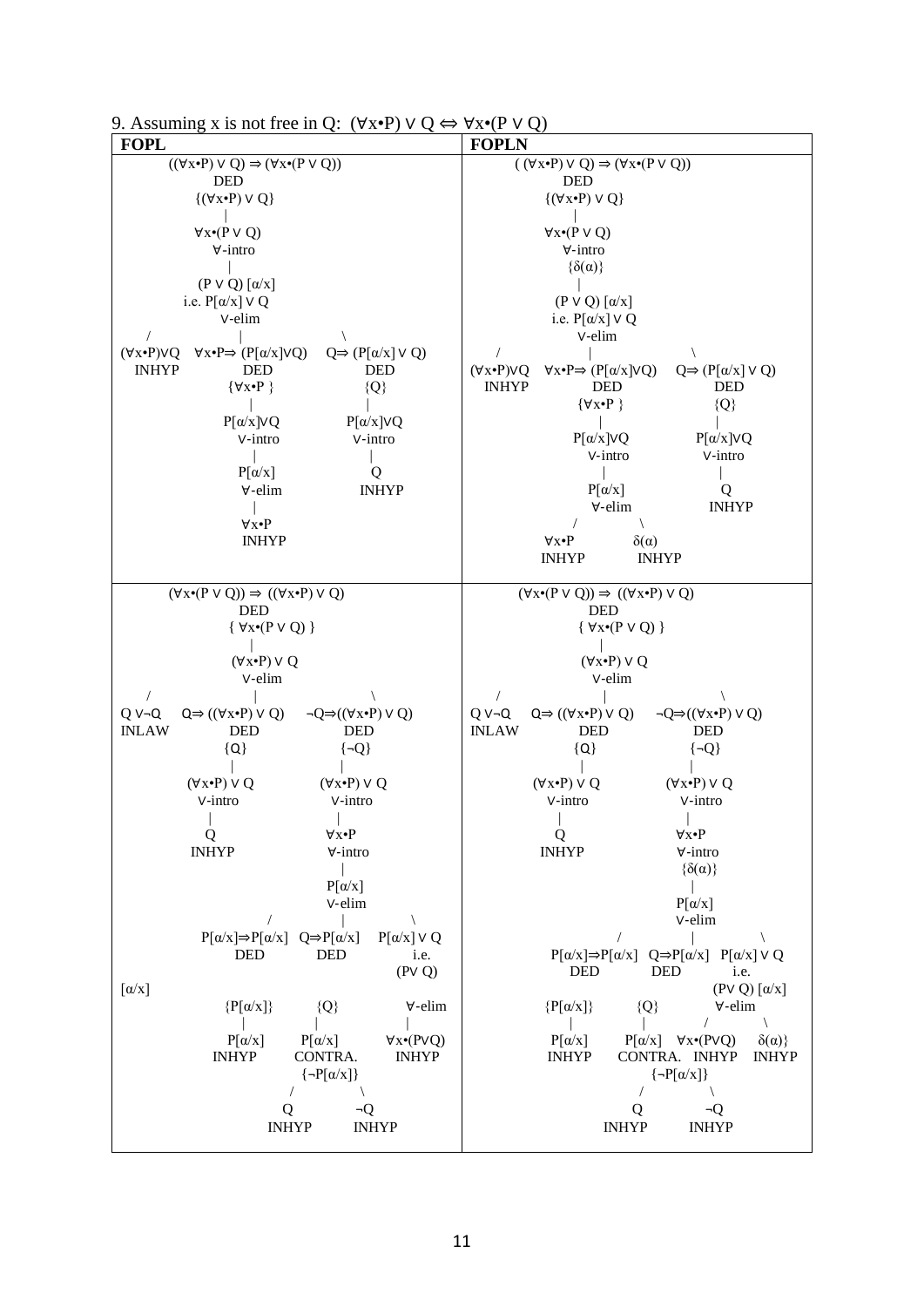| <b>FOPL</b>                                                                                                                                                                                                                                                                                                                                                                                                                                                                                                                                                                                                                                                                                                                                                       | <b>FOPLN</b>                                                                                                                                                                                                                                                                                                                                                                                                                                                                                                                                                                                                                                                                                                                                                                                                                                                                            |  |  |
|-------------------------------------------------------------------------------------------------------------------------------------------------------------------------------------------------------------------------------------------------------------------------------------------------------------------------------------------------------------------------------------------------------------------------------------------------------------------------------------------------------------------------------------------------------------------------------------------------------------------------------------------------------------------------------------------------------------------------------------------------------------------|-----------------------------------------------------------------------------------------------------------------------------------------------------------------------------------------------------------------------------------------------------------------------------------------------------------------------------------------------------------------------------------------------------------------------------------------------------------------------------------------------------------------------------------------------------------------------------------------------------------------------------------------------------------------------------------------------------------------------------------------------------------------------------------------------------------------------------------------------------------------------------------------|--|--|
| $((\exists x \cdot P) \land Q) \Rightarrow \exists x \cdot (P \land Q)$<br><b>DED</b><br>$\{(\exists x \cdot P) \wedge Q\}$<br>$\exists x \cdot (P \land Q)$<br>$\exists$ -intro<br>$(P \wedge Q) [\alpha/x]$<br>i.e. $P[\alpha/x] \wedge Q$<br>$\wedge$ -intro<br>$\overline{1}$<br>$P[\alpha/x]$<br>$\exists$ -elim<br>$\Lambda$ -elim<br>$P[\alpha/x] \Rightarrow P[\alpha/x]$<br>$(\exists x \cdot P) \wedge Q$<br>∃x∙P<br><b>INHYP</b><br><b>DED</b><br>$\wedge$ -elim<br>$\{P[\alpha/x]\}$<br>$(\exists x \cdot P) \land Q$<br><b>INHYP</b><br>$P[\alpha/x]$<br><b>INHYP</b>                                                                                                                                                                                | $((\exists x \cdot P) \land Q) \Rightarrow \exists x \cdot (P \land Q)$<br><b>DED</b><br>$\{(\exists x \cdot P) \wedge Q\}$<br>$\exists x \cdot (P \land Q)$<br>Mu<br>$\{\delta(\alpha)\}\$<br>$\exists x \cdot (P \land Q)$<br>$\exists$ -intro<br>$(P \wedge Q) [\alpha/x]$<br>$\alpha \neq \text{null}$<br>i.e. $P[\alpha/x] \wedge Q$<br><b>NULL</b><br>$\wedge$ -intro<br>$\delta(\alpha)$<br>$P[\alpha/x]$<br><b>INHYP</b><br>Q<br>$\exists$ -elim<br>$\wedge$ -elim<br>$\sqrt{2}$<br>$P[\alpha/x] \Rightarrow P[\alpha/x]$<br>$(\exists x \cdot P) \wedge Q$<br>∃x∙P<br><b>DED</b><br><b>INHYP</b><br><b>Aelim</b><br>$\{P[\alpha/x]\}$<br>$(Jx \cdot P) \wedge Q$<br><b>INHYP</b><br>$P[\alpha/x]$<br><b>INHYP</b>                                                                                                                                                              |  |  |
| $\exists x \cdot (P \land Q) \Rightarrow ((\exists x \cdot P) \land Q)$<br><b>DED</b><br>$\{\exists x \bullet (P \land Q)\}\$<br>$(\exists x \cdot P) \wedge Q$<br>$\wedge$ -intro<br>$\exists x \bullet P$<br>Q<br>∃elim<br>$\exists$ -intro<br>$P[\alpha/x]$<br>$\exists x \cdot (P \land Q)$ $(P \land Q)[\alpha/x] \Rightarrow Q$<br><b>INHYP</b><br>∃-elim<br><b>DED</b><br>${P\wedge Q)[\alpha/x]}$<br>$\exists x \cdot (P \land Q)$<br>$(P \wedge Q)[\alpha/x] \Rightarrow P[\alpha/x]$<br>i.e. $\{P[\alpha/x]\wedge Q\}$<br><b>INHYP</b><br><b>DED</b><br>${P\wedge Q)[\alpha/x]}$<br>Q<br>∧-elim<br>i.e. $\{P[\alpha/x]\wedge Q\}$<br>$P[\alpha/x]\wedge Q$<br>$P[\alpha/x]$<br>$\Lambda$ -elim<br><b>INHYP</b><br>$P[\alpha/x]\wedge Q$<br><b>INHYP</b> | $\exists x \cdot (P \land Q) \Rightarrow ((\exists x \cdot P) \land Q)$<br><b>DED</b><br>$\{\exists x \cdot (P \land Q)\}$<br>$(\exists x \cdot P) \wedge Q$<br>$\wedge$ -intro<br>$\exists x \bullet P$<br>Q<br>$\exists$ -elim<br>$\exists$ -intro<br>$\{\delta(\alpha)\}\$<br>$\{\delta(\alpha)\}\$<br>$P[\alpha/x]$<br>$\alpha \neq \text{null}$ $\exists x \cdot (P \land Q)$ $(P \land Q)[\alpha/x] \Rightarrow Q$<br>$\exists$ elim<br>NULL INHYP<br><b>DED</b><br>${P\wedge Q)[\alpha/x]}$<br>$\delta(\alpha)$<br>i.e. $\{P[\alpha/x]\wedge Q\}$<br><b>INHYP</b><br>$(P \wedge Q)[\alpha/x] \Rightarrow P[\alpha/x]$<br>$\exists x \cdot (P \land Q)$<br>Q<br><b>INHYP</b><br><b>DED</b><br>∧-elim<br>${P\wedge Q)[\alpha/x]}$<br>i.e. $\{P[\alpha/x]\wedge Q\}$<br>$P[\alpha/x] \wedge Q$<br><b>INHYP</b><br>$P[\alpha/x]$<br>∧-elim<br>$P[\alpha/x] \wedge Q$<br><b>INHYP</b> |  |  |

| 10. Assuming x is not free in Q: $((\exists x \cdot P) \land Q) \Leftrightarrow \exists x \cdot (P \land Q)$ |  |
|--------------------------------------------------------------------------------------------------------------|--|
|                                                                                                              |  |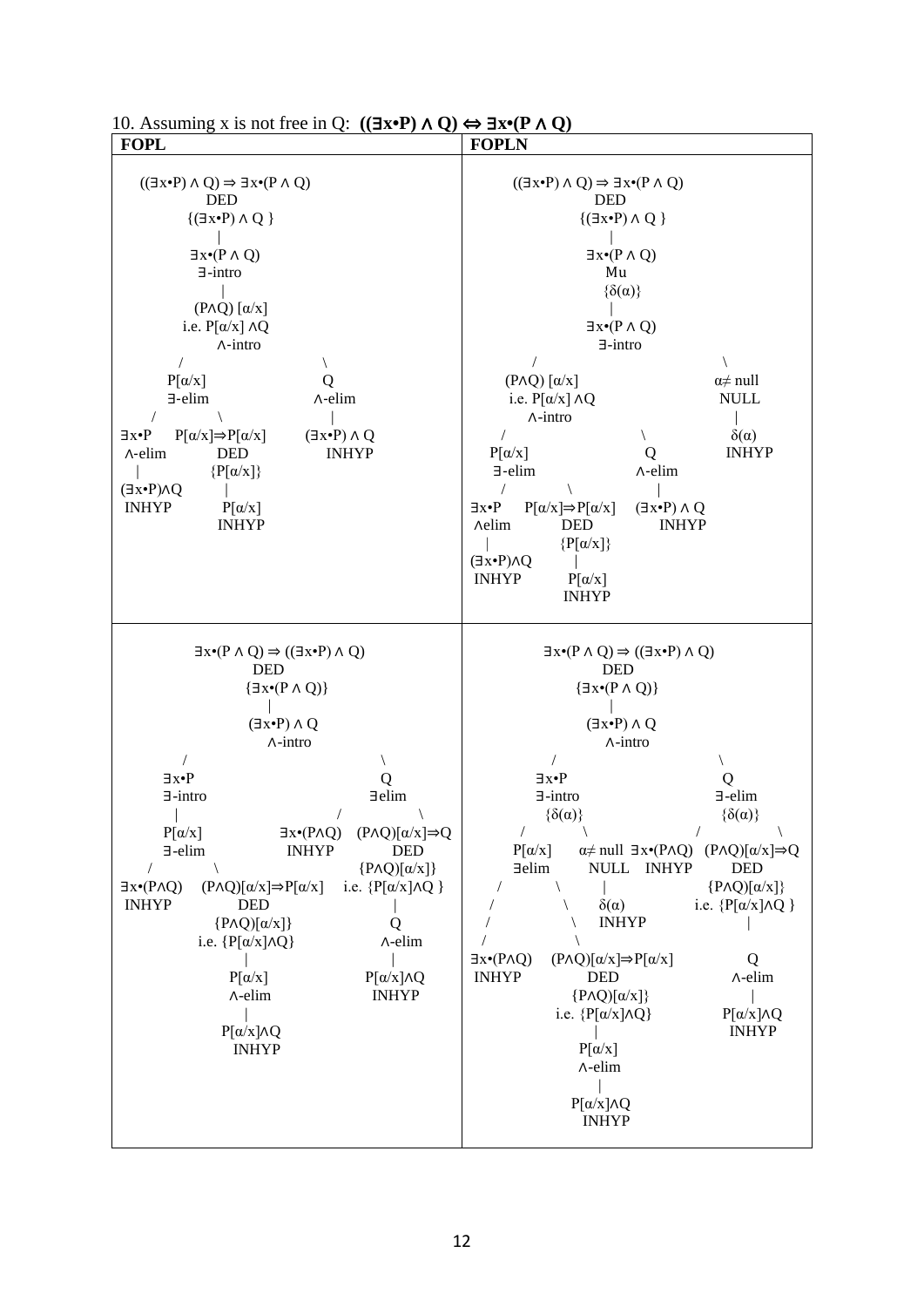| 11. Assuming x is not free in Q: $(\exists x \cdot P) \vee Q \Leftrightarrow \exists x \cdot (P \vee Q)$ |  |  |
|----------------------------------------------------------------------------------------------------------|--|--|
|----------------------------------------------------------------------------------------------------------|--|--|

| 11. 11.00 <b><i>AIIIIII<sub>I</sub></i></b><br>$\mathbf{A}$ to not need in $\mathbf{V}$ .<br>- - -<br><b>FOPL</b>                                                                                                                                                                                                                                                                                                                                                                                                             | $ ($ $\cdot$ $\vee$<br><b>FOPLN</b>                                                                                                                                                                                                                                                                                                                                                                                                                                                                                                         |  |  |
|-------------------------------------------------------------------------------------------------------------------------------------------------------------------------------------------------------------------------------------------------------------------------------------------------------------------------------------------------------------------------------------------------------------------------------------------------------------------------------------------------------------------------------|---------------------------------------------------------------------------------------------------------------------------------------------------------------------------------------------------------------------------------------------------------------------------------------------------------------------------------------------------------------------------------------------------------------------------------------------------------------------------------------------------------------------------------------------|--|--|
| $((\exists x \cdot P) \vee Q) \Rightarrow \exists x \cdot (P \vee Q)$                                                                                                                                                                                                                                                                                                                                                                                                                                                         | $((\exists x \cdot P) \vee Q) \Rightarrow \exists x \cdot (P \vee Q)$                                                                                                                                                                                                                                                                                                                                                                                                                                                                       |  |  |
| <b>DED</b>                                                                                                                                                                                                                                                                                                                                                                                                                                                                                                                    | <b>DED</b>                                                                                                                                                                                                                                                                                                                                                                                                                                                                                                                                  |  |  |
| $\{(\exists x \cdot P) \vee Q\}$                                                                                                                                                                                                                                                                                                                                                                                                                                                                                              | ${ (\exists x \cdot P) \vee Q )}$                                                                                                                                                                                                                                                                                                                                                                                                                                                                                                           |  |  |
| $\exists x \cdot (P \vee Q)$<br>v-elim                                                                                                                                                                                                                                                                                                                                                                                                                                                                                        | $\exists x \cdot (P \vee Q)$<br>v-elim                                                                                                                                                                                                                                                                                                                                                                                                                                                                                                      |  |  |
| $(\exists x \cdot P) \Rightarrow \exists x \cdot (PVQ)$<br>$Q \Rightarrow \exists x \bullet (P \lor Q)$<br>$(\exists x \cdot P) \vee Q$<br><b>INHYP</b><br><b>DED</b><br><b>DED</b><br>${Q}$<br>$\{\exists x \bullet P\}$<br>$\exists x \cdot (PVQ)$<br>$\exists x \cdot (PVQ)$<br>$\exists$ -elim<br>$\exists$ -intro<br>$\exists x \cdot P \quad P[\alpha/x] \Rightarrow \exists x \cdot (P \lor Q) \quad (P \lor Q)[\alpha/x]$<br><b>INHYP.</b><br><b>DED</b><br>i.e. $P[\alpha/x] \vee Q$<br>$\{P[\alpha/x]\}$<br>V-intro | $(\exists x \cdot P) \Rightarrow \exists x \cdot (P \vee Q)$<br>$Q \Rightarrow \exists x \bullet (P \lor Q)$<br>$(\exists x \cdot P) \vee Q$<br><b>INHYP</b><br><b>DED</b><br><b>DED</b><br>${Q}$<br>$\{\exists x \bullet P\}$<br>$\exists x \cdot (PVQ)$<br>$\exists x \cdot (PVQ)$<br>$\exists$ -elim<br>Mu<br>$\{\delta(\alpha)\}\$<br>$\{\delta(\alpha)\}\$<br>$\exists x \bullet P \ P[\alpha/x] \Rightarrow \exists x \bullet (P \lor Q)$<br>$\exists x \cdot (PVQ)$<br>INHYP.<br><b>DED</b><br>$\exists$ -intro<br>$\{P[\alpha/x]\}$ |  |  |
| $\exists x \cdot (PVQ)$<br>Q<br>$\exists$ -intro<br><b>INHYP</b><br>$(PVQ)[\alpha/x]$<br>i.e. $P[\alpha/x] \vee Q[\alpha/x]$<br>V-intro<br>$P[\alpha/x]$<br><b>INHYP</b>                                                                                                                                                                                                                                                                                                                                                      | $(PVQ)[\alpha/x]$<br>$\alpha \neq \text{null}$<br>i.e. $P[\alpha/x]VQ$<br><b>NULL</b><br>$\exists x \cdot (PVQ)$<br>V-intro<br>$\exists$ -intro<br>$\delta(\alpha)$<br>$(PVQ)[\alpha/x]$<br><b>INHYP</b><br>$\alpha \neq \text{null}$<br>Q<br>i.e. $P[\alpha/x] \vee Q[\alpha/x]$<br>NULL<br><b>INHYP</b><br>V-intro<br>$\delta(\alpha)$<br>$P[\alpha/x]\}$<br><b>INHYP</b><br><b>INHYP</b>                                                                                                                                                 |  |  |
| $\exists x \cdot (P \vee Q) \Rightarrow ((\exists x \cdot P) \vee Q)$<br><b>DED</b>                                                                                                                                                                                                                                                                                                                                                                                                                                           | $\exists x \cdot (P \vee Q) \Rightarrow ((\exists x \cdot P) \vee Q)$<br><b>DED</b>                                                                                                                                                                                                                                                                                                                                                                                                                                                         |  |  |
| $\{\exists x \cdot (P \vee Q)\}$                                                                                                                                                                                                                                                                                                                                                                                                                                                                                              | $\{\exists x \cdot (P \vee Q)\}$                                                                                                                                                                                                                                                                                                                                                                                                                                                                                                            |  |  |
| $(\exists x \cdot P) \vee Q$<br>$\exists$ elim<br>$\exists x \bullet (P \lor Q)$<br>$(PVQ)[\alpha/x] \Rightarrow ((\exists x \cdot P) \vee Q)$<br><b>DED</b><br>$\{(PVQ)[\alpha/x]\}\$ i.e. $\{P[\alpha/x] \vee Q\}$<br>$(\exists x \cdot P) \vee Q$                                                                                                                                                                                                                                                                          | $(\exists x \cdot P) \vee Q$<br>∃elim<br>$\{\delta(\alpha)\}\$<br>$\exists x \bullet (P \lor Q)$<br>$(PVQ)[\alpha/x] \Rightarrow ((\exists x \cdot P) \vee Q)$<br><b>DED</b><br>$\{ (PVQ)[\alpha/x] \}$ i.e. $\{ P[\alpha/x] VQ \}$                                                                                                                                                                                                                                                                                                         |  |  |
| Velim                                                                                                                                                                                                                                                                                                                                                                                                                                                                                                                         | $(\exists x \cdot P) \vee Q$<br>Velim                                                                                                                                                                                                                                                                                                                                                                                                                                                                                                       |  |  |
| $Q \Rightarrow ((\exists x \cdot P) \lor Q)$<br>$P[\alpha/x] \Rightarrow ((\exists x \cdot P) \vee Q)$<br>$P[\alpha/x]VQ$<br><b>DED</b><br><b>INHYP</b><br><b>DED</b><br>$\{P[\alpha/x]\}$<br>${Q}$<br>$(\exists x \cdot P) \vee Q$<br>$(\exists x \cdot P) \vee Q$<br>Vintro<br>Vintro<br>$\exists x \bullet P$<br>О<br>$\exists$ intro<br><b>INHYP</b><br>$P[\alpha/x]$<br><b>INHYP</b>                                                                                                                                     | $P[\alpha/x] \Rightarrow ((\exists x \cdot P) \vee Q)$<br>$P[\alpha/x]VQ$<br>$Q \Rightarrow ((\exists x \cdot P) \lor Q)$<br><b>DED</b><br><b>DED</b><br><b>INHYP</b><br>$\{P[\alpha/x]\}$<br>${Q}$<br>$(\exists x \cdot P) \vee Q$<br>$(\exists x \cdot P) \vee Q$<br>Vintro<br>Vintro<br>$\exists x \bullet P$<br>Q<br><b>INHYP</b><br>$\exists$ intro<br>$\{\delta(\alpha)\}\$<br>$\sqrt{2}$<br>$P[\alpha/x]$ .<br>$\alpha \neq \text{null}$<br><b>INHYP</b><br><b>NULL</b><br>$\delta(\alpha)$<br><b>INHYP</b>                          |  |  |
|                                                                                                                                                                                                                                                                                                                                                                                                                                                                                                                               |                                                                                                                                                                                                                                                                                                                                                                                                                                                                                                                                             |  |  |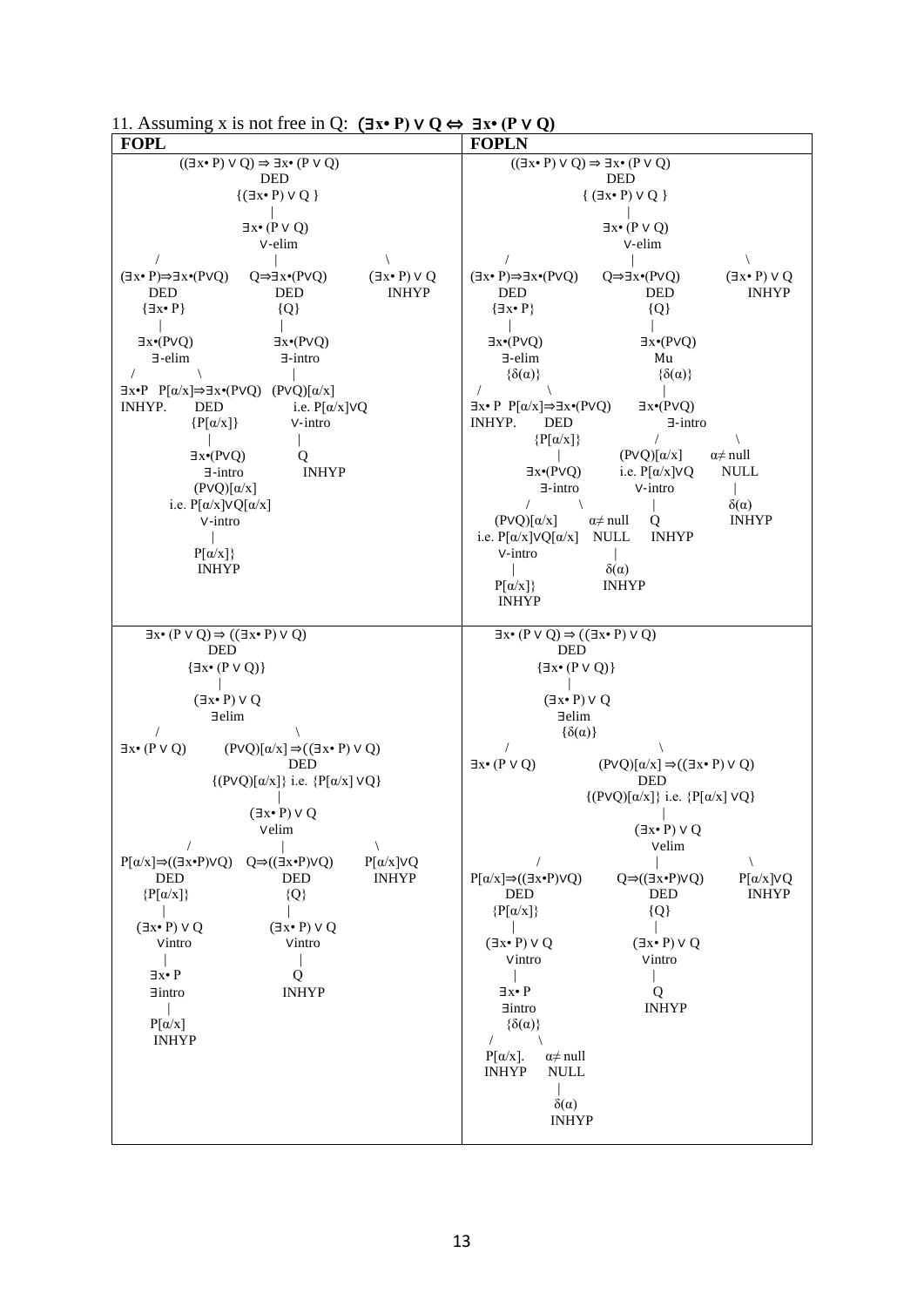| 12. Assuming x is not free in Q. (vx $\bullet$ (Q $\rightarrow$ r)) $\leftrightarrow$ (Q $\rightarrow$ (vx $\bullet$ r)) |                                                                                     |
|--------------------------------------------------------------------------------------------------------------------------|-------------------------------------------------------------------------------------|
| <b>FOPL</b>                                                                                                              | <b>FOPLN</b>                                                                        |
| $(\forall x \cdot Q \Rightarrow P) \Rightarrow (Q \Rightarrow (\forall x \cdot P))$                                      | $(\forall x \cdot Q \Rightarrow P) \Rightarrow (Q \Rightarrow (\forall x \cdot P))$ |
| <b>DED</b>                                                                                                               | <b>DED</b>                                                                          |
| $\{\forall x \cdot Q \Rightarrow P\}$                                                                                    | $\{\forall x \cdot Q \Rightarrow P\}$                                               |
|                                                                                                                          |                                                                                     |
| $Q \Rightarrow (\forall x \cdot P)$                                                                                      | $Q \Rightarrow (\forall x \cdot P)$                                                 |
| <b>DED</b>                                                                                                               | <b>DED</b>                                                                          |
| ${Q}$                                                                                                                    | ${Q}$                                                                               |
|                                                                                                                          |                                                                                     |
| $\forall x \cdot P$                                                                                                      | $\forall x \cdot P$                                                                 |
| $\forall$ -intro                                                                                                         | $\forall$ -intro                                                                    |
|                                                                                                                          | $\{\delta(\alpha)\}\$                                                               |
| $P[\alpha/x]$                                                                                                            |                                                                                     |
| <b>MP</b>                                                                                                                | $P[\alpha/x]$                                                                       |
|                                                                                                                          | <b>MP</b>                                                                           |
| $Q \Rightarrow P[\alpha/x]$                                                                                              |                                                                                     |
| Q<br><b>INHYP</b><br>i.e. $(Q \Rightarrow P)[\alpha/x]$                                                                  | $Q \Rightarrow P[\alpha/x]$                                                         |
| $\forall$ -elim                                                                                                          | Ő                                                                                   |
|                                                                                                                          | INHYP i.e. $(Q \Rightarrow P)[\alpha/x]$<br>∀-elim                                  |
|                                                                                                                          |                                                                                     |
| $\forall x \bullet Q \Rightarrow P$                                                                                      |                                                                                     |
| <b>INHYP</b>                                                                                                             | $\forall x \bullet Q \Rightarrow P$<br>$\delta(\alpha)$                             |
|                                                                                                                          | <b>INHYP</b><br><b>INHYP</b>                                                        |
| $(Q \Rightarrow (\forall x \cdot P)) \Rightarrow (\forall x \cdot Q \Rightarrow P)$                                      | $(Q \Rightarrow (\forall x \cdot P)) \Rightarrow (\forall x \cdot Q \Rightarrow P)$ |
|                                                                                                                          |                                                                                     |
|                                                                                                                          |                                                                                     |
| <b>DED</b>                                                                                                               | <b>DED</b>                                                                          |
| $\{Q \Rightarrow (\forall x \cdot P)\}\$                                                                                 | $\{Q \Rightarrow (\forall x \cdot P)\}\$                                            |
|                                                                                                                          |                                                                                     |
| $\forall x \cdot Q \Rightarrow P$                                                                                        | $\forall x \cdot Q \Rightarrow P$                                                   |
| $\forall$ -intro                                                                                                         | $\forall$ -intro                                                                    |
|                                                                                                                          | $\{\delta(\alpha)\}\$                                                               |
| $(Q \Rightarrow P)[\alpha/x]$                                                                                            |                                                                                     |
| i.e. $Q \Rightarrow P[\alpha/x]$                                                                                         | $(Q \Rightarrow P)[\alpha/x]$                                                       |
| <b>DED</b>                                                                                                               | i.e. $Q \Rightarrow P[\alpha/x]$                                                    |
| ${Q}$                                                                                                                    | <b>DED</b>                                                                          |
|                                                                                                                          | ${Q}$                                                                               |
| $P[\alpha/x]$                                                                                                            |                                                                                     |
| ∀-elim                                                                                                                   | $P[\alpha/x]$                                                                       |
|                                                                                                                          | $\forall$ -elim                                                                     |
| $\forall x.P$                                                                                                            |                                                                                     |
| <b>MP</b>                                                                                                                | $\delta(\alpha)$<br>$\forall x.P$                                                   |
|                                                                                                                          | MP<br><b>INHYP</b>                                                                  |
| $Q \Rightarrow (\forall x \cdot P)$<br>Q                                                                                 |                                                                                     |
| <b>INHYP</b><br><b>INHYP</b>                                                                                             | $Q \Rightarrow (\forall x \cdot P)$<br>Q                                            |
|                                                                                                                          | <b>INHYP</b><br><b>INHYP</b>                                                        |

12. Assuming x is not free in Q:  $(\forall x \cdot (0 \Rightarrow P)) \Leftrightarrow (0 \Rightarrow (\forall x \cdot P))$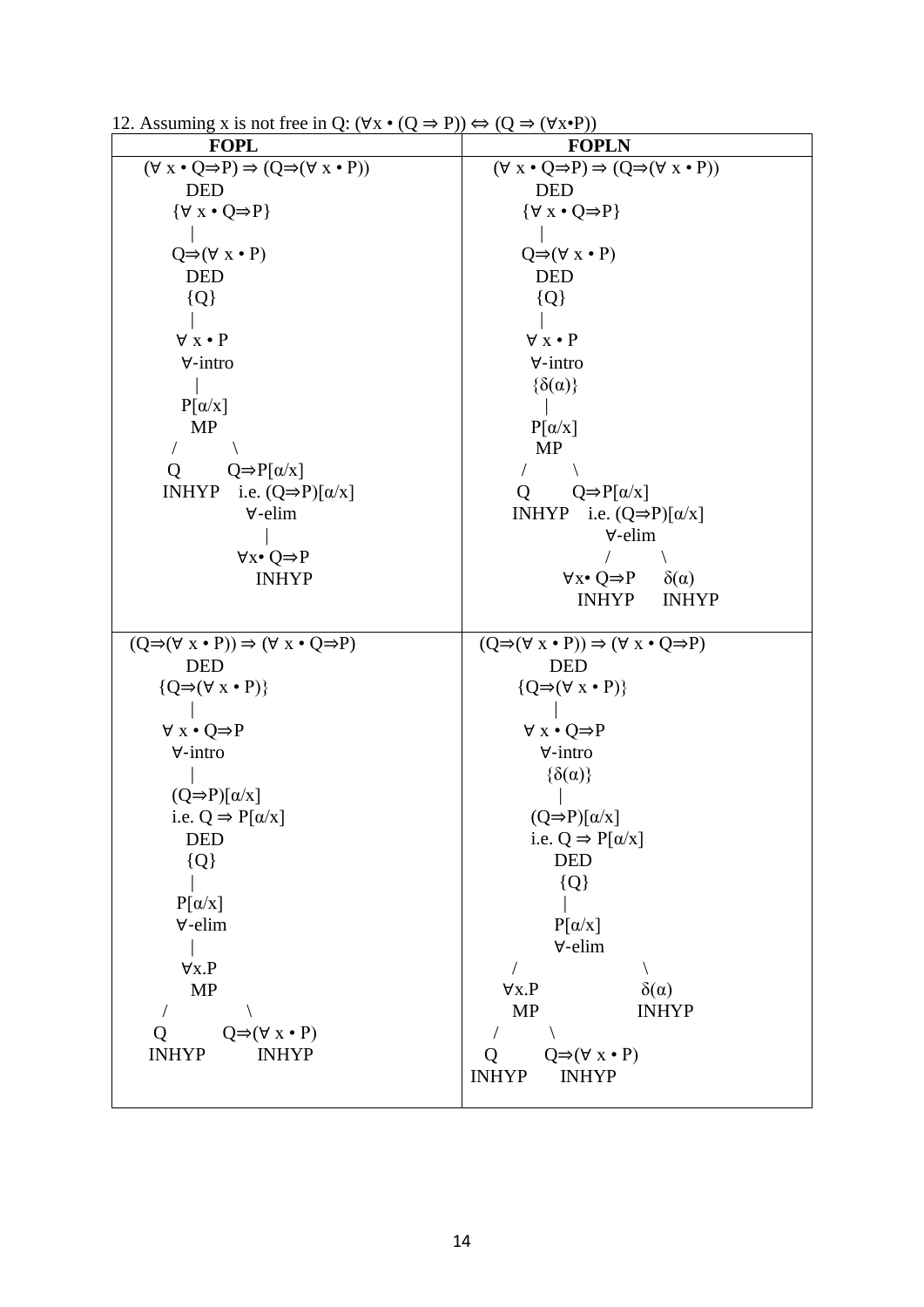| <b>FOPL</b>                                                                                                                                                                                                                                                                                                                                                                                                                                                                        | <b>FOPLN</b>                                                                                                                                                                                                                                                                                                                                                                                                                                                                                                                                                                                                                       |  |  |
|------------------------------------------------------------------------------------------------------------------------------------------------------------------------------------------------------------------------------------------------------------------------------------------------------------------------------------------------------------------------------------------------------------------------------------------------------------------------------------|------------------------------------------------------------------------------------------------------------------------------------------------------------------------------------------------------------------------------------------------------------------------------------------------------------------------------------------------------------------------------------------------------------------------------------------------------------------------------------------------------------------------------------------------------------------------------------------------------------------------------------|--|--|
| $(\exists x \cdot (P \Rightarrow Q)) \Rightarrow ((\forall x \cdot P) \Rightarrow Q)$                                                                                                                                                                                                                                                                                                                                                                                              | $(\exists x \cdot (P \Rightarrow Q)) \Rightarrow ((\forall x \cdot P) \Rightarrow Q)$                                                                                                                                                                                                                                                                                                                                                                                                                                                                                                                                              |  |  |
| <b>DED</b>                                                                                                                                                                                                                                                                                                                                                                                                                                                                         | <b>DED</b>                                                                                                                                                                                                                                                                                                                                                                                                                                                                                                                                                                                                                         |  |  |
| $\{\exists x \bullet (P \Rightarrow Q)\}$                                                                                                                                                                                                                                                                                                                                                                                                                                          | $\{\exists x \bullet (P \Rightarrow Q)\}$                                                                                                                                                                                                                                                                                                                                                                                                                                                                                                                                                                                          |  |  |
|                                                                                                                                                                                                                                                                                                                                                                                                                                                                                    |                                                                                                                                                                                                                                                                                                                                                                                                                                                                                                                                                                                                                                    |  |  |
| $(\forall x \cdot P) \Rightarrow Q$<br><b>DED</b>                                                                                                                                                                                                                                                                                                                                                                                                                                  | $(\forall x \cdot P) \Rightarrow Q$<br><b>DED</b>                                                                                                                                                                                                                                                                                                                                                                                                                                                                                                                                                                                  |  |  |
| $\{\forall x \bullet P\}$                                                                                                                                                                                                                                                                                                                                                                                                                                                          | $\{\forall x \bullet P\}$                                                                                                                                                                                                                                                                                                                                                                                                                                                                                                                                                                                                          |  |  |
|                                                                                                                                                                                                                                                                                                                                                                                                                                                                                    |                                                                                                                                                                                                                                                                                                                                                                                                                                                                                                                                                                                                                                    |  |  |
| Q                                                                                                                                                                                                                                                                                                                                                                                                                                                                                  | Q                                                                                                                                                                                                                                                                                                                                                                                                                                                                                                                                                                                                                                  |  |  |
| $\exists$ -elim                                                                                                                                                                                                                                                                                                                                                                                                                                                                    | ∃-elim                                                                                                                                                                                                                                                                                                                                                                                                                                                                                                                                                                                                                             |  |  |
| $\overline{1}$                                                                                                                                                                                                                                                                                                                                                                                                                                                                     | $\{\delta(\alpha)\}\$                                                                                                                                                                                                                                                                                                                                                                                                                                                                                                                                                                                                              |  |  |
| $\exists x \cdot (P \Rightarrow Q)$<br>$(P\Rightarrow Q)[\alpha/x] \Rightarrow Q$                                                                                                                                                                                                                                                                                                                                                                                                  | $\sqrt{2}$                                                                                                                                                                                                                                                                                                                                                                                                                                                                                                                                                                                                                         |  |  |
| <b>INHYP</b><br><b>DED</b>                                                                                                                                                                                                                                                                                                                                                                                                                                                         | $\exists x \cdot (P \Rightarrow Q)$<br>$(P\Rightarrow Q)[\alpha/x] \Rightarrow Q$                                                                                                                                                                                                                                                                                                                                                                                                                                                                                                                                                  |  |  |
| $\{(P\Rightarrow Q)[\alpha/x]\}$                                                                                                                                                                                                                                                                                                                                                                                                                                                   | <b>INHYP</b><br><b>DED</b>                                                                                                                                                                                                                                                                                                                                                                                                                                                                                                                                                                                                         |  |  |
| i.e. $\{P[\alpha/x] \Rightarrow Q\}$                                                                                                                                                                                                                                                                                                                                                                                                                                               | $\{(P\Rightarrow Q)[\alpha/x]\}\$ i.e. $\{P[\alpha/x]\Rightarrow Q\}$                                                                                                                                                                                                                                                                                                                                                                                                                                                                                                                                                              |  |  |
|                                                                                                                                                                                                                                                                                                                                                                                                                                                                                    |                                                                                                                                                                                                                                                                                                                                                                                                                                                                                                                                                                                                                                    |  |  |
| Ő<br><b>MP</b>                                                                                                                                                                                                                                                                                                                                                                                                                                                                     | Q<br><b>MP</b>                                                                                                                                                                                                                                                                                                                                                                                                                                                                                                                                                                                                                     |  |  |
|                                                                                                                                                                                                                                                                                                                                                                                                                                                                                    |                                                                                                                                                                                                                                                                                                                                                                                                                                                                                                                                                                                                                                    |  |  |
| $P[\alpha/x]$<br>$P[\alpha/x] \Rightarrow Q$                                                                                                                                                                                                                                                                                                                                                                                                                                       | $P[\alpha/x]$<br>$P[\alpha/x] \Rightarrow Q$                                                                                                                                                                                                                                                                                                                                                                                                                                                                                                                                                                                       |  |  |
| ∀-elim<br><b>INHYP</b>                                                                                                                                                                                                                                                                                                                                                                                                                                                             | <b>INHYP</b><br>∀-elim                                                                                                                                                                                                                                                                                                                                                                                                                                                                                                                                                                                                             |  |  |
|                                                                                                                                                                                                                                                                                                                                                                                                                                                                                    |                                                                                                                                                                                                                                                                                                                                                                                                                                                                                                                                                                                                                                    |  |  |
| $\forall x \bullet P$                                                                                                                                                                                                                                                                                                                                                                                                                                                              | $\forall x \bullet P$<br>$\delta(\alpha)$                                                                                                                                                                                                                                                                                                                                                                                                                                                                                                                                                                                          |  |  |
| <b>INHYP</b>                                                                                                                                                                                                                                                                                                                                                                                                                                                                       | <b>INHYP INHYP</b>                                                                                                                                                                                                                                                                                                                                                                                                                                                                                                                                                                                                                 |  |  |
| $((\forall x \cdot P) \Rightarrow Q) \Rightarrow (\exists x \cdot (P \Rightarrow Q))$<br><b>DED</b><br>$\{(\forall x \cdot P) \Rightarrow Q \}$<br>$\exists x \cdot (P \Rightarrow Q)$<br>$\exists$ -intro<br>$(P\Rightarrow Q) [\alpha/x]$ i.e. $P[\alpha/x] \Rightarrow Q$<br><b>DED</b><br>${P[\alpha/x]}$<br>Q<br><b>MP</b><br>$\sqrt{2}$<br>$(\forall x \cdot P) \Rightarrow Q$<br>$\forall x \bullet P$<br><b>INHYP</b><br>$\forall$ -intro<br>$P[\alpha/x]$<br><b>INHYP</b> | $((\forall x \cdot P) \Rightarrow Q) \Rightarrow (\exists x \cdot (P \Rightarrow Q))$<br><b>DED</b><br>$\{(\forall x \cdot P) \Rightarrow Q\}$<br>$\exists x \cdot (P \Rightarrow Q)$<br>Mu<br>$\{\delta(\alpha)\}\$<br>$\exists x \bullet (P \Rightarrow Q)$<br>$\exists$ -intro<br>$(P\Rightarrow Q) [\alpha/x]$ i.e. $P[\alpha/x] \Rightarrow Q$<br>$\alpha \neq \text{null}$<br><b>NULL</b><br><b>DED</b><br>$\{P[\alpha/x]\}$<br>$\delta(\alpha)$<br><b>INHYP</b><br>Q<br><b>MP</b><br>T<br>$(\forall x \cdot P) \Rightarrow Q$<br>$\forall x \bullet P$<br><b>INHYP</b><br>∀-intro<br>$\{\delta(\alpha)\}\$<br>$P[\alpha/x]$ |  |  |
|                                                                                                                                                                                                                                                                                                                                                                                                                                                                                    | <b>INHYP</b>                                                                                                                                                                                                                                                                                                                                                                                                                                                                                                                                                                                                                       |  |  |

13. Assuming x is not free in Q:  $(\exists x \cdot (P \Rightarrow Q)) \Leftrightarrow ((\forall x \cdot P) \Rightarrow Q)$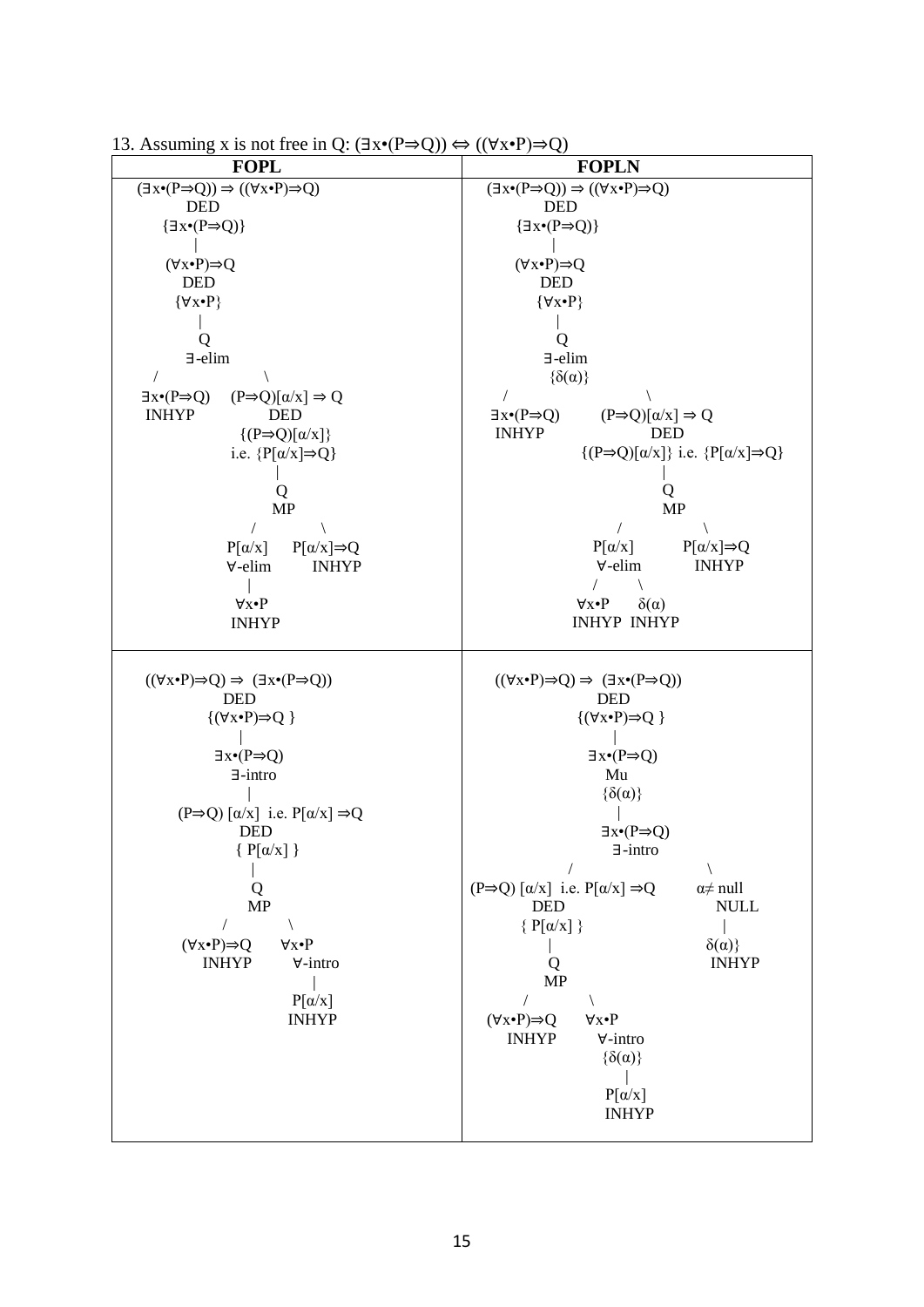| <b>FOPL</b>                                                                                                                                                                                                                                                                                                                                                                                                                                                                 | <b>FOPLN</b>                                                                                                                                                                                                                                                                                                                                                                                                                                                                                                                                                                                |
|-----------------------------------------------------------------------------------------------------------------------------------------------------------------------------------------------------------------------------------------------------------------------------------------------------------------------------------------------------------------------------------------------------------------------------------------------------------------------------|---------------------------------------------------------------------------------------------------------------------------------------------------------------------------------------------------------------------------------------------------------------------------------------------------------------------------------------------------------------------------------------------------------------------------------------------------------------------------------------------------------------------------------------------------------------------------------------------|
| $(\forall x \cdot (P \Rightarrow Q)) \Rightarrow ((\exists x \cdot P) \Rightarrow Q)$<br><b>DED</b><br>$\{\forall x \bullet (P \Rightarrow Q)\}\$<br>$(\exists x \cdot P) \Rightarrow Q$<br><b>DED</b><br>$\{\exists x \bullet P\}$<br>Q<br>$\exists$ -elim<br>$P[\alpha/x] \Rightarrow Q$<br>$\exists x \bullet P$<br>i.e. $(P \Rightarrow Q) [\alpha/x]$<br><b>INHYP</b><br>$\forall$ -elim<br>$\forall x \bullet (P \Rightarrow Q)$<br><b>INHYP</b>                      | $(\forall x \cdot (P \Rightarrow Q)) \Rightarrow ((\exists x \cdot P) \Rightarrow Q)$<br><b>DED</b><br>$\{\forall x \bullet (P \Rightarrow Q)\}\$<br>$(\exists x \cdot P) \Rightarrow Q$<br><b>DED</b><br>$\{\exists x \bullet P\}$<br>Q<br>$\exists$ -elim<br>$\{\delta(\alpha)\}\$<br>$P[\alpha/x] \Rightarrow Q$<br>$\exists x \bullet P$<br>i.e. $(P \Rightarrow Q) [\alpha/x]$<br><b>INHYP</b><br>∀-elim<br>$\sqrt{2}$<br>$\forall x \bullet (P \Rightarrow Q)$<br>$\delta(\alpha)$                                                                                                    |
|                                                                                                                                                                                                                                                                                                                                                                                                                                                                             | <b>INHYP</b><br><b>INHYP</b>                                                                                                                                                                                                                                                                                                                                                                                                                                                                                                                                                                |
| $((\exists x \cdot P) \Rightarrow Q) \Rightarrow (\forall x \cdot (P \Rightarrow Q))$<br><b>DED</b><br>$\{(\exists x \cdot P) \Rightarrow Q\}$<br>$\forall x \bullet (P \Rightarrow Q)$<br>$\forall$ -intro<br>$(P \Rightarrow Q) [\alpha/x]$<br>i.e. $P[\alpha/x] \Rightarrow Q$<br><b>DED</b><br>$\{P[\alpha/x]\}$<br>Q<br><b>MP</b><br>$\exists x \bullet P$<br>$(\exists x \cdot P) \Rightarrow Q$<br><b>INHYP</b><br>$\exists$ -intro<br>$P[\alpha/x]$<br><b>INHYP</b> | $((\exists x \cdot P) \Rightarrow Q) \Rightarrow (\forall x \cdot (P \Rightarrow Q))$<br><b>DED</b><br>$\{(\exists x \cdot P) \Rightarrow Q\}$<br>$\forall x \bullet (P \Rightarrow Q)$<br>$\forall$ -intro<br>$\{\delta(\alpha)\}\$<br>$(P \Rightarrow Q) [\alpha/x]$<br>i.e. $P[\alpha/x] \Rightarrow Q$<br><b>DED</b><br>$\{P[\alpha/x]\}$<br>О<br>MP<br>$(\exists x \cdot P) \Rightarrow Q$<br>$\exists x \bullet P$<br>$\exists$ -intro<br><b>INHYP</b><br>$\sqrt{2}$<br>$P[\alpha/x]$<br>$\alpha \neq \text{null}$<br><b>INHYP</b><br><b>NULL</b><br>$\delta(\alpha)$<br><b>INHYP</b> |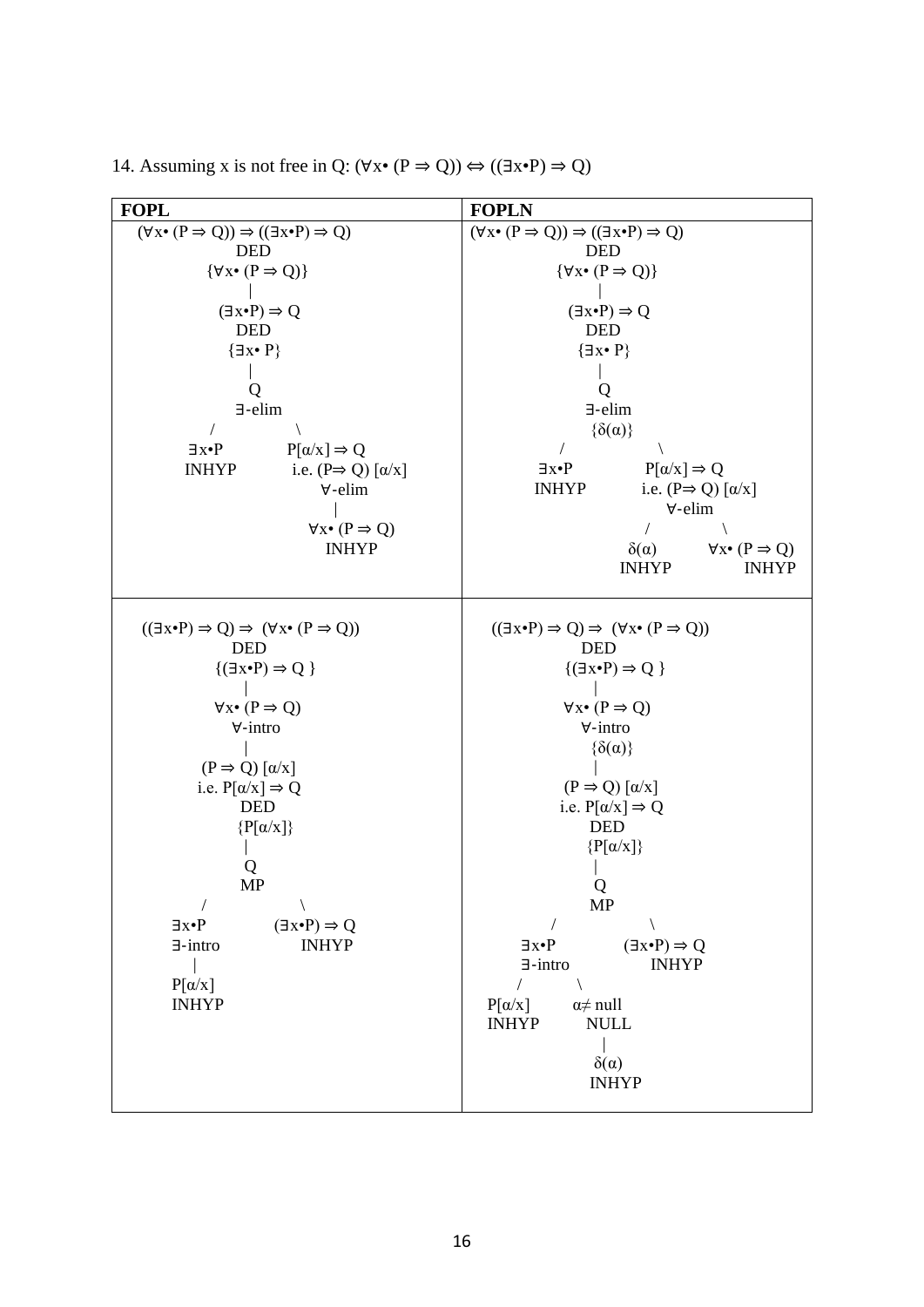| <b>FOPL</b>                                                                                           | <b>FOPLN</b>                                                                                                      |
|-------------------------------------------------------------------------------------------------------|-------------------------------------------------------------------------------------------------------------------|
| $\exists x \cdot (Q \Rightarrow P) \Rightarrow (Q \Rightarrow (\exists x \cdot P))$                   | $\exists x \bullet (Q \Rightarrow P) \Rightarrow (Q \Rightarrow (\exists x \bullet P))$                           |
| DED<br>$\{\exists x \bullet (Q \Rightarrow P)\}\$                                                     | <b>DED</b><br>$\{\exists x \bullet (Q \Rightarrow P)\}\$                                                          |
|                                                                                                       |                                                                                                                   |
| $Q \Rightarrow (\exists x \cdot P)$<br><b>DED</b>                                                     | $Q \Rightarrow (\exists x \cdot P)$<br><b>DED</b>                                                                 |
| ${Q}$                                                                                                 | ${Q}$                                                                                                             |
|                                                                                                       |                                                                                                                   |
| $\exists x \cdot P$<br>$\exists$ -intro                                                               | ∃x∙P<br>∃-elim                                                                                                    |
|                                                                                                       | $\{\delta(\alpha)\}\$                                                                                             |
| $P[\alpha/x]$                                                                                         |                                                                                                                   |
| $\exists$ -elim<br>$\sqrt{2}$                                                                         | $\{\exists x \bullet (Q \Rightarrow P)\}\$<br>$(Q\Rightarrow P)[α/x] \Rightarrow \exists x \cdot P$<br><b>DED</b> |
| $\{\exists x \bullet (Q \Rightarrow P)\}\$<br>$(Q \Rightarrow P) P[\alpha/x] \Rightarrow P[\alpha/x]$ | $\{(Q \Rightarrow P)[\alpha/x]\}$                                                                                 |
| <b>INHYP</b><br><b>DED</b><br>$\{ Q \Rightarrow P \} P[\alpha/x]$                                     | i.e. { $Q \Rightarrow P[\alpha/x]$ }                                                                              |
| i.e. { $Q \Rightarrow P[\alpha/x]$ }                                                                  | ∃x•P                                                                                                              |
| MP                                                                                                    | MP                                                                                                                |
| $\overline{1}$<br>$\sqrt{2}$<br>$Q \Rightarrow P[\alpha/x]$<br>Q                                      | $\setminus$<br>$\sqrt{2}$<br>Q⇒∃x•P<br>Q                                                                          |
| <b>INHYP</b><br><b>INHYP</b>                                                                          | <b>INHYP</b><br>DED                                                                                               |
|                                                                                                       | ${Q}$                                                                                                             |
|                                                                                                       | ∃x∙P                                                                                                              |
|                                                                                                       | $\exists$ -intro                                                                                                  |
|                                                                                                       | $P[\alpha/x]$<br>$\alpha \neq \text{null}$                                                                        |
|                                                                                                       | MP<br><b>NULL</b>                                                                                                 |
|                                                                                                       | $\sqrt{2}$<br>$\overline{\phantom{a}}$<br>$Q \Rightarrow P[\alpha/x]$<br>$\delta(\alpha)$<br>Q                    |
|                                                                                                       | <b>INHYP</b><br><b>INHYP</b><br><b>INHYP</b>                                                                      |
| $(Q \Rightarrow (\exists x \cdot P)) \Rightarrow (\exists x \cdot (Q \Rightarrow P))$                 | $(Q \Rightarrow (\exists x \cdot P)) \Rightarrow (\exists x \cdot (Q \Rightarrow P))$                             |
| <b>DED</b>                                                                                            | DED                                                                                                               |
| ${Q \Rightarrow (\exists x \cdot P)}$                                                                 | ${Q \Rightarrow (\exists x \cdot P)}$                                                                             |
| $\exists x \bullet (Q \Rightarrow P)$                                                                 | $\exists x \bullet (Q \Rightarrow P)$                                                                             |
| $\exists$ -intro                                                                                      | Mu                                                                                                                |
| $(Q \Rightarrow P) [\alpha/x]$<br>i.e. $Q \Rightarrow P[\alpha/x]$                                    | $\{\delta(\alpha)\}$                                                                                              |
| <b>DED</b>                                                                                            | $\exists x \bullet (Q \Rightarrow P)$                                                                             |
| $\{Q\}$                                                                                               | $\exists$ -intro                                                                                                  |
| $P[\alpha/x]$                                                                                         | $(Q \Rightarrow P) [\alpha/x]$<br>$\alpha \neq \text{null}$                                                       |
| $\exists$ -elim<br>$\prime$                                                                           | i.e. $Q \Rightarrow P[\alpha/x]$<br><b>NULL</b><br>$\ensuremath{\mathsf{DED}}$                                    |
| $P[\alpha/x] \Rightarrow P[\alpha/x]$<br>$\exists x \bullet P$                                        | $\delta(\alpha)$<br>${Q}$                                                                                         |
| $\ensuremath{\mathsf{DED}}$<br>MP                                                                     | <b>INHYP</b>                                                                                                      |
| $\{P[\alpha/x]\}$<br>$\sqrt{2}$<br>$Q \Rightarrow (\exists x \cdot P)$<br>Q                           | $P[\alpha/x]$<br>$\exists$ -elim                                                                                  |
| $P[\alpha/x]$<br><b>INHYP</b><br><b>INHYP</b>                                                         | $\sqrt{2}$                                                                                                        |
| <b>INHYP</b>                                                                                          | $P[\alpha/x] \Rightarrow P[\alpha/x]$<br>$\exists x \bullet P$<br>DED<br>MP                                       |
|                                                                                                       | $\{P[\alpha/x]\}$                                                                                                 |
|                                                                                                       | Q<br>$Q \Rightarrow \exists x \bullet P$                                                                          |
|                                                                                                       | $P[\alpha/x]$<br>INHYP.<br><b>INHYP</b><br><b>INHYP</b>                                                           |

15. Assuming x is not free in Q:  $\exists x \bullet (Q \Rightarrow P) \Leftrightarrow (Q \Rightarrow (\exists x \bullet P))$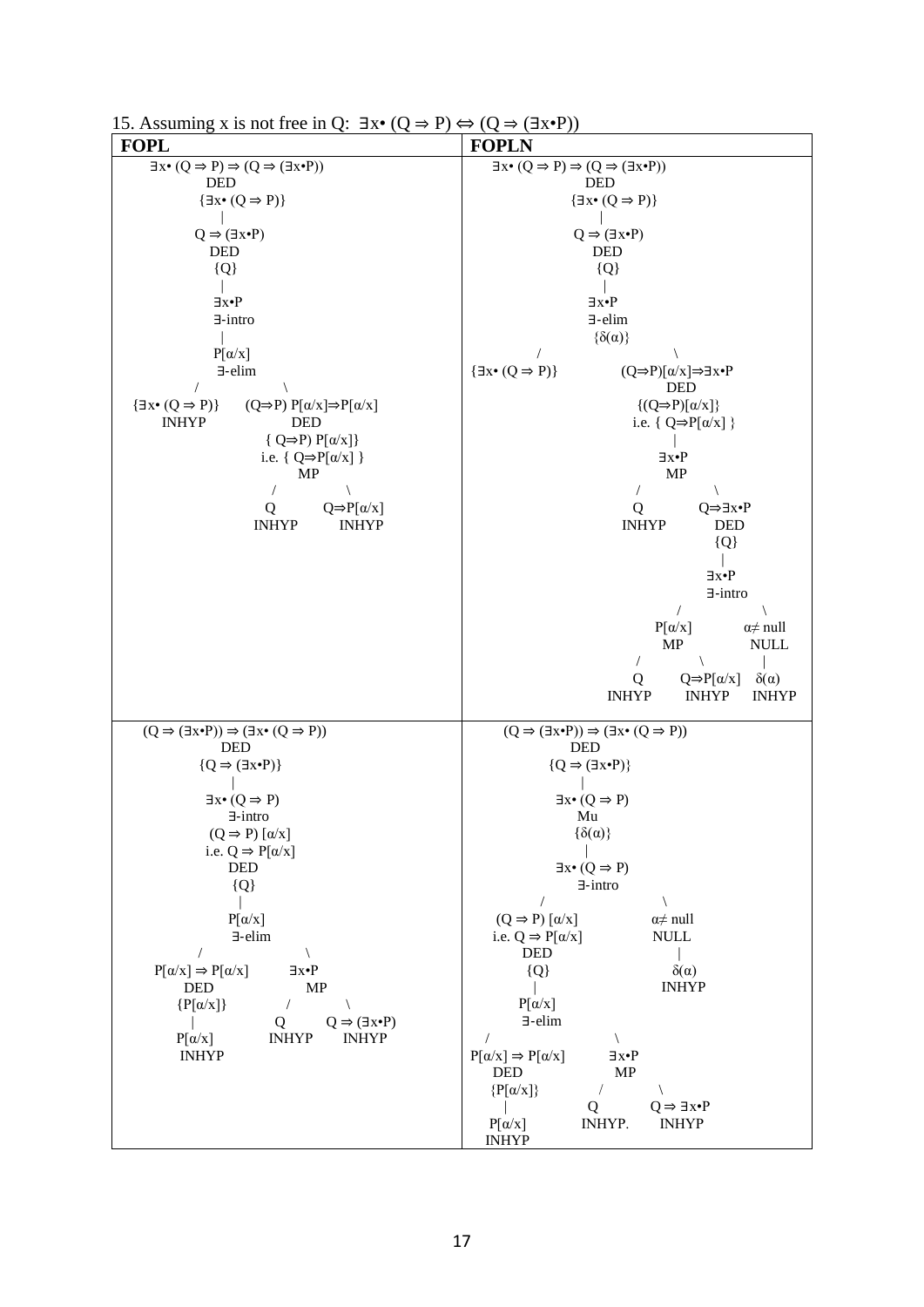| <b>FOPL</b>                                                                                                                                                                                                                                                   | <b>FOPLN</b>                                                                                                                                                                                                                                                                                                                          |
|---------------------------------------------------------------------------------------------------------------------------------------------------------------------------------------------------------------------------------------------------------------|---------------------------------------------------------------------------------------------------------------------------------------------------------------------------------------------------------------------------------------------------------------------------------------------------------------------------------------|
| $(\forall x \cdot P) \Rightarrow (\forall y \cdot P[y/x])$<br><b>DED</b><br>$\{ \forall x \bullet P \}$<br>$\forall y \cdot P[y/x]$<br>$\forall$ -intro<br>$P[y/x][\alpha/y]$<br>i.e. $P[\alpha/x]$<br>$\forall$ -elim<br>$\forall x \cdot P$<br><b>INHYP</b> | $(\forall x \cdot P) \Rightarrow (\forall y \cdot P[y/x])$<br><b>DED</b><br>$\{ \forall x \bullet P \}$<br>$\forall y \cdot P[y/x]$<br>$\forall$ -intro<br>$\{\delta(\alpha)\}\$<br>$P[y/x][\alpha/y]$<br>i.e. $P [\alpha/x]$<br>$\forall$ -elim<br>$\forall x \bullet P$<br>$\delta(\alpha)$<br><b>INHYP</b><br><b>INHYP</b>         |
| $(\forall y \cdot P[y/x]) \Rightarrow (\forall x \cdot P)$<br><b>DED</b><br>$\{ \forall y \cdot P[y/x] \}$<br>$\forall x \cdot P$<br>$\forall$ -intro<br>$P[\alpha/x]$<br>i.e. $P[y/x][\alpha/y]$<br>∀-elim<br>$\forall y \cdot P[y/x]$<br><b>INHYP</b>       | $(\forall y \cdot P[y/x]) \Rightarrow (\forall x \cdot P)$<br><b>DED</b><br>$\{ \ \forall \ y \bullet P[y/x] \ \}$<br>$\forall x \cdot P$<br>$\forall$ -intro<br>$\{\delta(\alpha)\}\$<br>$P[\alpha/x]$<br>i.e. $P[y/x][\alpha/y]$<br>$\forall$ -elim<br>$\forall y \cdot P[y/x]$<br>$\delta(\alpha)$<br><b>INHYP</b><br><b>INHYP</b> |

16. Change of bound variable name I:  $(\forall x \cdot P) \Leftrightarrow (\forall y \cdot P[y/x])$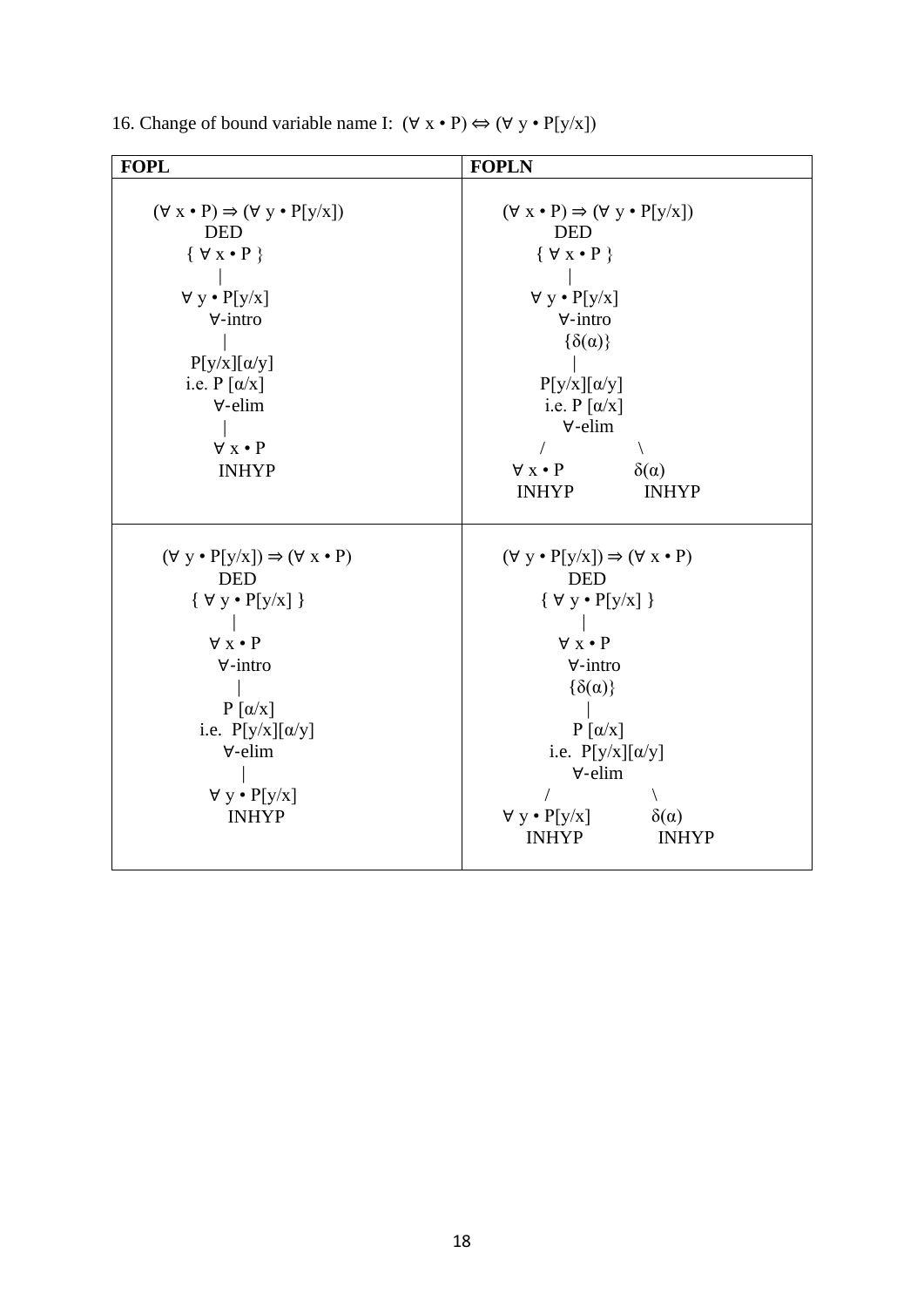| <b>FOPL</b>                                                                                                                                                                                                                                                                                                                                                                                    | <b>FOPLN</b>                                                                                                                                                                                                                                                                                                                                                                                                                                                                                                                     |
|------------------------------------------------------------------------------------------------------------------------------------------------------------------------------------------------------------------------------------------------------------------------------------------------------------------------------------------------------------------------------------------------|----------------------------------------------------------------------------------------------------------------------------------------------------------------------------------------------------------------------------------------------------------------------------------------------------------------------------------------------------------------------------------------------------------------------------------------------------------------------------------------------------------------------------------|
| $(\exists x \cdot P) \Rightarrow (\exists y \cdot P[y/x])$<br><b>DED</b><br>${ \exists x \cdot P }$<br>$\exists y \cdot P[y/x]$<br>$\exists$ -elim<br>$P[\alpha/x] \Rightarrow (\exists y \cdot P[y/x])$<br>$\exists x \cdot P$<br><b>INHYP</b><br><b>DED</b><br>$\{P[\alpha/x]\}$<br>$\exists y \cdot P[y/x]$<br>$\exists$ -intro<br>$P[y/x][\alpha/y]$<br>i.e. $P[\alpha/x]$<br><b>INHYP</b> | $(\exists x \cdot P) \Rightarrow (\exists y \cdot P[y/x])$<br><b>DED</b><br>$\{\exists x \cdot P\}$<br>$\exists y \cdot P[y/x]$<br>$\exists$ -elim<br>$\{\delta(\alpha)\}\$<br>$P[\alpha/x] \Rightarrow (\exists y \cdot P[y/x])$<br>$\exists x \cdot P$<br><b>INHYP</b><br><b>DED</b><br>$\{P[\alpha/x]\}$<br>$\exists y \cdot P[y/x]$<br>$\exists$ -intro<br>$\{\delta(\alpha)\}\$<br>$P[y/x][\alpha/y]$<br>$\alpha \neq \text{null}$<br><b>NULL</b><br>i.e. $P[\alpha/x]$<br><b>INHYP</b><br>$\delta(\alpha)$<br><b>INHYP</b> |
| $(\exists y \cdot P[y/x]) \Rightarrow (\exists x \cdot P)$<br><b>DED</b><br>$\{ \exists y \cdot P[y/x] \}$<br>$\exists x \cdot P$<br>$\exists$ -intro<br>$P[\alpha/x]$<br>$\exists$ -elim<br>$\exists y \cdot P[y/x]$ $P[y/x][\alpha/y] \Rightarrow P[\alpha/x]$<br><b>DED</b><br><b>INHYP</b><br>${P[y/x][\alpha/y]}$<br>i.e. $\{P[\alpha/x]\}$<br>$P[\alpha/x]$<br><b>INHYP</b>              | $(\exists y \cdot P[y/x]) \Rightarrow (\exists x \cdot P)$<br><b>DED</b><br>$\{ \exists y \cdot P[y/x] \}$<br>$\exists x \cdot P$<br>Mu<br>$\{\delta(\alpha)\}\$<br>$\exists x \cdot P$<br>$\exists$ -intro<br>$P[\alpha/x]$<br>$\alpha \neq \text{null}$<br>$\exists$ -elim<br><b>NULL</b><br>$P[y/x][\alpha/y] \Rightarrow P[\alpha/x]$<br>$\delta(\alpha)$<br>$\exists y \cdot P[y/x]$<br><b>INHYP</b><br><b>INHYP</b><br><b>DED</b><br>$\{P[y/x][\alpha/y]\}$<br>i.e. $\{P[\alpha/x]\}$<br>$P[\alpha/x]$<br><b>INHYP</b>     |

17. Change of bound variable name II:  $(\exists x \cdot P) \Leftrightarrow (\exists y \cdot P[y/x])$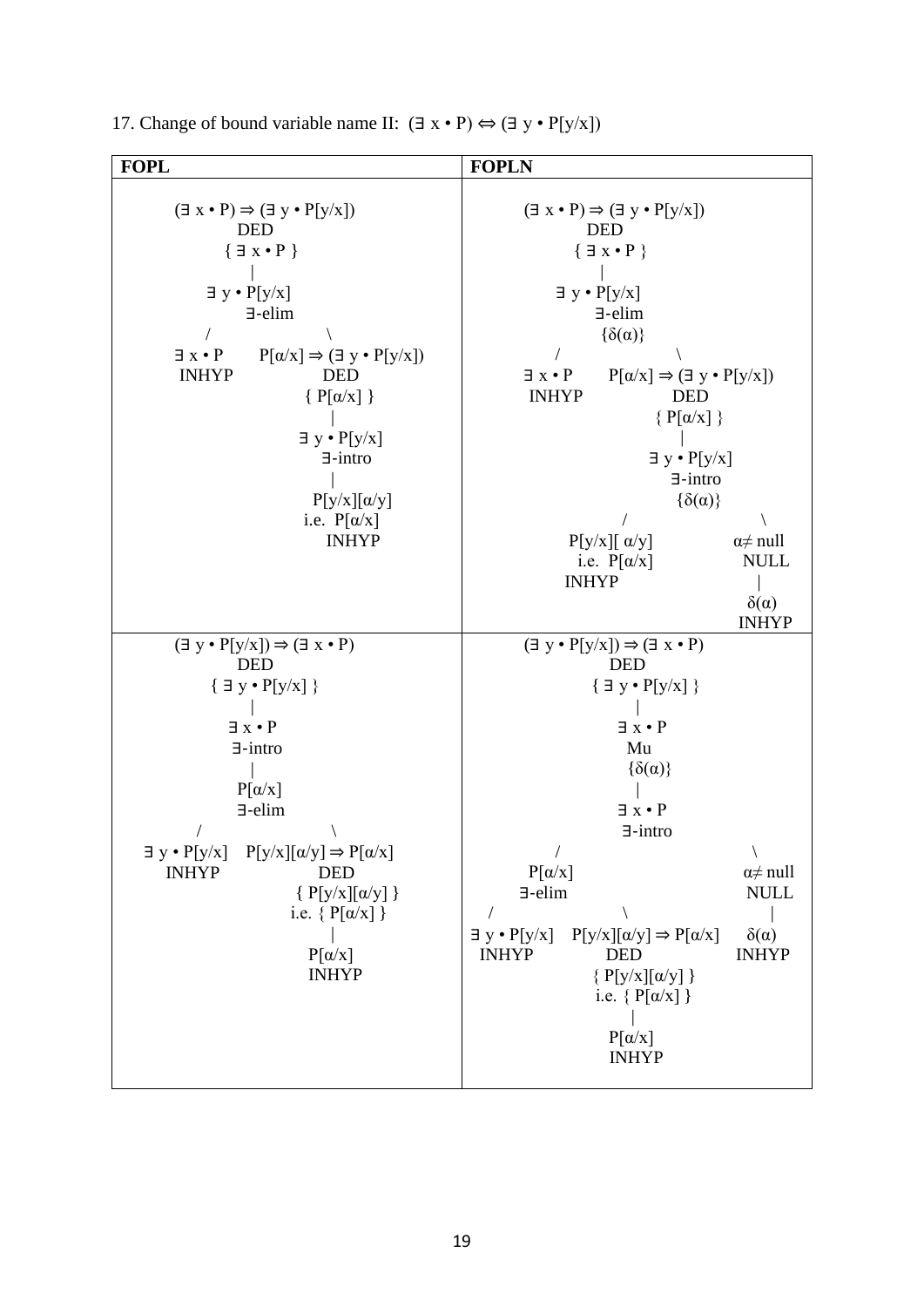| <b>FOPL</b>                                           |                                                                                                       | <b>FOPLN</b>                                                                                          |                             |                                       |                  |
|-------------------------------------------------------|-------------------------------------------------------------------------------------------------------|-------------------------------------------------------------------------------------------------------|-----------------------------|---------------------------------------|------------------|
|                                                       |                                                                                                       |                                                                                                       |                             |                                       |                  |
|                                                       | $(\forall x \cdot P \Rightarrow Q) \Rightarrow ((\forall x \cdot P) \Rightarrow (\forall x \cdot Q))$ | $(\forall x \cdot P \Rightarrow Q) \Rightarrow ((\forall x \cdot P) \Rightarrow (\forall x \cdot Q))$ |                             |                                       |                  |
|                                                       | <b>DED</b>                                                                                            | <b>DED</b>                                                                                            |                             |                                       |                  |
|                                                       | $\{ \forall x \bullet P \Rightarrow Q \}$                                                             | $\{ \forall x \bullet P \Rightarrow Q \}$                                                             |                             |                                       |                  |
|                                                       |                                                                                                       |                                                                                                       |                             |                                       |                  |
| $(\forall x \cdot P) \Rightarrow (\forall x \cdot Q)$ |                                                                                                       | $(\forall x \cdot P) \Rightarrow (\forall x \cdot Q)$                                                 |                             |                                       |                  |
|                                                       | <b>DED</b>                                                                                            |                                                                                                       | <b>DED</b>                  |                                       |                  |
|                                                       | $\{ \forall x \bullet P \}$                                                                           |                                                                                                       | $\{ \forall x \bullet P \}$ |                                       |                  |
|                                                       |                                                                                                       |                                                                                                       |                             |                                       |                  |
| $\forall x \cdot Q$                                   |                                                                                                       | $\forall x \cdot Q$                                                                                   |                             |                                       |                  |
|                                                       | $\forall$ -intro                                                                                      | $\forall$ -intro                                                                                      |                             |                                       |                  |
|                                                       |                                                                                                       |                                                                                                       | $\{\delta(\alpha)\}\$       |                                       |                  |
|                                                       | $Q[\alpha/x]$                                                                                         |                                                                                                       |                             |                                       |                  |
|                                                       | MP                                                                                                    |                                                                                                       | $Q[\alpha/x]$               |                                       |                  |
|                                                       |                                                                                                       |                                                                                                       | <b>MP</b>                   |                                       |                  |
| $P[\alpha/x]$                                         | $P[\alpha/x] \Rightarrow Q[\alpha/x]$                                                                 |                                                                                                       |                             |                                       |                  |
| $\forall$ -elim                                       | i.e. $(P \Rightarrow Q) [\alpha/x]$                                                                   | $P[\alpha/x]$                                                                                         |                             | $P[\alpha/x] \Rightarrow Q[\alpha/x]$ |                  |
|                                                       | $\forall$ -elim                                                                                       | $\forall$ -elim                                                                                       |                             | i.e. $(P \Rightarrow Q) [\alpha/x]$   |                  |
| $\forall x \cdot P$                                   |                                                                                                       |                                                                                                       |                             | $\forall$ -elim                       |                  |
| <b>INHYP</b>                                          | $\forall x \cdot P \Rightarrow Q$                                                                     | $\forall x \cdot P$                                                                                   | $\delta(\alpha)$            |                                       |                  |
|                                                       | <b>INHYP</b>                                                                                          | <b>INHYP</b>                                                                                          | <b>INHYP</b>                | $\forall x \cdot P \Rightarrow Q$     | $\delta(\alpha)$ |
|                                                       |                                                                                                       |                                                                                                       |                             | <b>INHYP</b>                          | <b>INHYP</b>     |
|                                                       |                                                                                                       |                                                                                                       |                             |                                       |                  |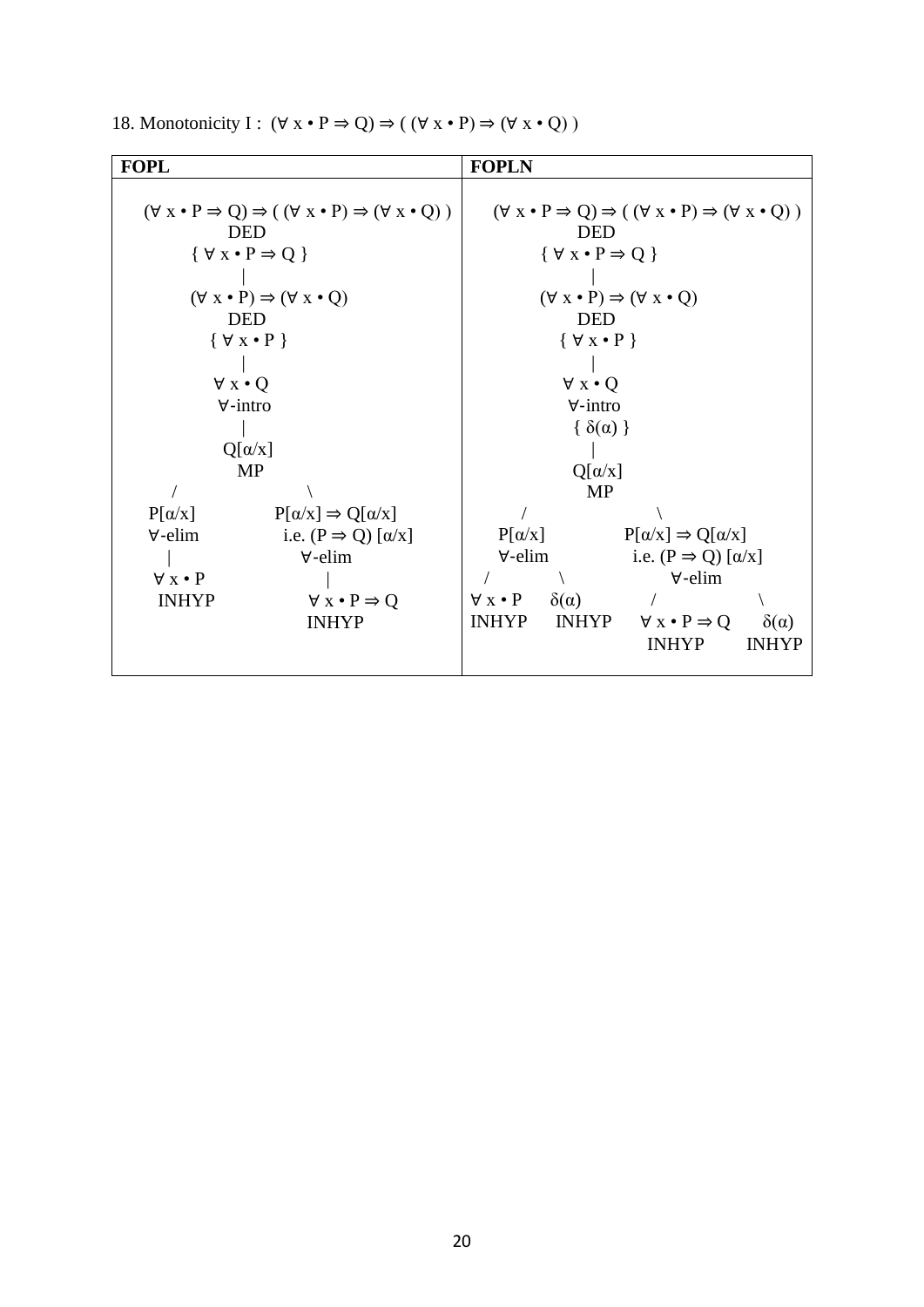| <b>FOPL</b>         |                                                                                                     | <b>FOPLN</b>                                                                                        |                           |  |
|---------------------|-----------------------------------------------------------------------------------------------------|-----------------------------------------------------------------------------------------------------|---------------------------|--|
|                     |                                                                                                     |                                                                                                     |                           |  |
|                     | $(\forall x \cdot P \Rightarrow Q) \Rightarrow (\exists x \cdot P) \Rightarrow (\exists x \cdot Q)$ | $(\forall x \cdot P \Rightarrow Q) \Rightarrow (\exists x \cdot P) \Rightarrow (\exists x \cdot Q)$ |                           |  |
|                     | <b>DED</b>                                                                                          | <b>DED</b>                                                                                          |                           |  |
|                     | $\{\forall x \cdot P \Rightarrow Q\}$                                                               | $\{ \forall x \bullet P \Rightarrow Q \}$                                                           |                           |  |
|                     |                                                                                                     |                                                                                                     |                           |  |
|                     | $(\exists x \cdot P) \Rightarrow (\exists x \cdot Q)$                                               | $(\exists x \cdot P) \Rightarrow (\exists x \cdot Q)$                                               |                           |  |
|                     | <b>DED</b>                                                                                          | <b>DED</b>                                                                                          |                           |  |
|                     | ${ \exists x \cdot P }$                                                                             | $\{ \exists x \bullet P \}$                                                                         |                           |  |
|                     |                                                                                                     |                                                                                                     |                           |  |
| $\exists x \cdot Q$ |                                                                                                     | $\exists x \cdot Q$                                                                                 |                           |  |
|                     | $\exists$ -intro                                                                                    | Mu                                                                                                  |                           |  |
|                     |                                                                                                     | $\{\delta(\alpha)\}\$                                                                               |                           |  |
|                     | $Q[\alpha/x]$                                                                                       |                                                                                                     |                           |  |
|                     | $\exists$ -elim                                                                                     | $\exists x \cdot Q$                                                                                 |                           |  |
|                     |                                                                                                     | $\exists$ -intro                                                                                    |                           |  |
| $\exists x \cdot P$ | $P[\alpha/x] \Rightarrow Q[\alpha/x]$                                                               |                                                                                                     |                           |  |
| <b>INHYP</b>        | i.e. $(P \Rightarrow Q) [\alpha/x]$                                                                 | $Q[\alpha/x]$                                                                                       | $\alpha \neq \text{null}$ |  |
|                     | $\forall$ -elim                                                                                     | $\exists$ -elim                                                                                     | <b>NULL</b>               |  |
|                     |                                                                                                     |                                                                                                     |                           |  |
|                     | $\forall x \cdot P \Rightarrow Q$                                                                   | $\exists x \cdot P \quad P[\alpha/x] \Rightarrow Q[\alpha/x]$                                       | $\delta(\alpha)$          |  |
|                     | <b>INHYP</b>                                                                                        | <b>INHYP</b><br>i.e. $(P \Rightarrow Q) [\alpha/x]$                                                 | <b>INHYP</b>              |  |
|                     |                                                                                                     | $\forall$ -elim                                                                                     |                           |  |
|                     |                                                                                                     |                                                                                                     |                           |  |
|                     |                                                                                                     | $\forall x \cdot P \Rightarrow Q$                                                                   | $\delta(\alpha)$          |  |
|                     |                                                                                                     | <b>INHYP</b>                                                                                        | <b>INHYP</b>              |  |
|                     |                                                                                                     |                                                                                                     |                           |  |

19. Monotonicity II :  $(\forall x \cdot P \Rightarrow Q) \Rightarrow (\exists x \cdot P) \Rightarrow (\exists x \cdot Q)$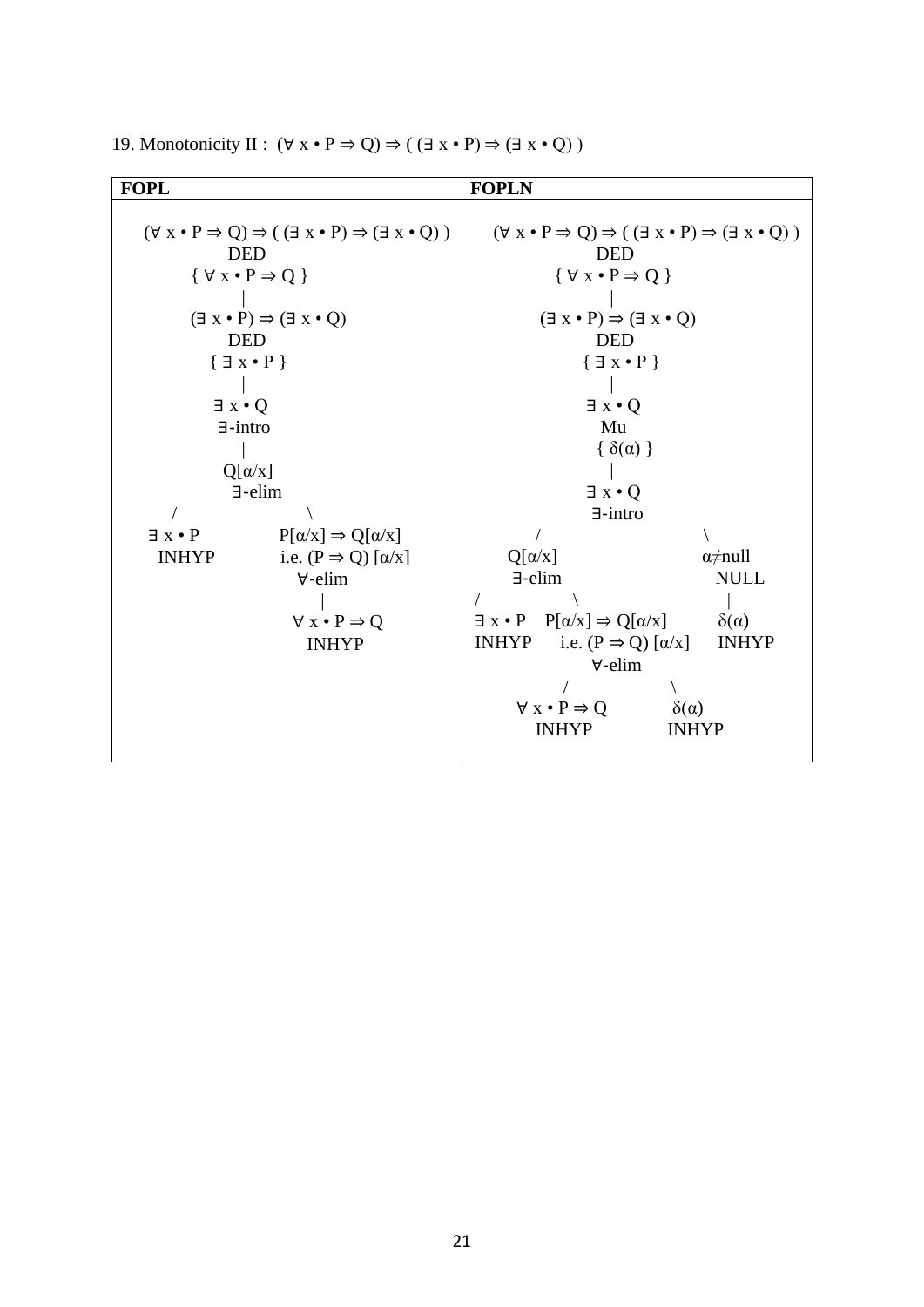20. Equivalence I:  $(\forall x \cdot P \Leftrightarrow Q) \Rightarrow ((\forall x \cdot P) \Leftrightarrow (\forall x \cdot Q))$ 

| <b>FOPL</b>                                                                                                                                        |                                                       |                                                       | <b>FOPLN</b>                                                                                                                                                                  |  |  |  |
|----------------------------------------------------------------------------------------------------------------------------------------------------|-------------------------------------------------------|-------------------------------------------------------|-------------------------------------------------------------------------------------------------------------------------------------------------------------------------------|--|--|--|
| $(\forall x \cdot P \Leftrightarrow Q) \Rightarrow ((\forall x \cdot P) \Leftrightarrow (\forall x \cdot Q))$<br><b>DED</b>                        |                                                       |                                                       | $(\forall x \cdot P \Leftrightarrow Q) \Rightarrow ((\forall x \cdot P) \Leftrightarrow (\forall x \cdot Q))$<br><b>DED</b>                                                   |  |  |  |
| $\{ \forall x \bullet P \Leftrightarrow Q \}$                                                                                                      |                                                       |                                                       | $\{\forall x \cdot P \Leftrightarrow Q\}$                                                                                                                                     |  |  |  |
| $(\forall x \cdot P) \Leftrightarrow (\forall x \cdot Q)$                                                                                          |                                                       |                                                       | $(\forall x \cdot P) \Leftrightarrow (\forall x \cdot Q)$                                                                                                                     |  |  |  |
|                                                                                                                                                    | <b>REP</b>                                            |                                                       | <b>REP</b>                                                                                                                                                                    |  |  |  |
| $P[\alpha/x] \Leftrightarrow Q[\alpha/x]$<br>$((\forall x \cdot P) \Leftrightarrow (\forall x \cdot Q))$<br>i.e. $(P \Leftrightarrow Q)[\alpha/x]$ |                                                       |                                                       | $P[\alpha/x] \Leftrightarrow Q[\alpha/x]$<br>$((\forall x \cdot P) \Leftrightarrow (\forall x \cdot Q)$<br>i.e. $(P \Leftrightarrow Q)[\alpha/x]$<br>$\Leftrightarrow$ -intro |  |  |  |
| $\forall$ -elim                                                                                                                                    |                                                       | $\leftrightarrow$ -intro                              | $\forall$ -elim                                                                                                                                                               |  |  |  |
| $\forall x \cdot P \Leftrightarrow Q$                                                                                                              | $(\forall x \cdot P) \Rightarrow (\forall x \cdot P)$ | $(\forall x \cdot P) \Rightarrow (\forall x \cdot P)$ | $\{\delta(\alpha)\}$<br>$(\forall x \cdot P) \Rightarrow (\forall x \cdot P)$<br>$(\forall x \cdot P) \Rightarrow (\forall x \cdot P)$<br><b>DED</b><br><b>DED</b>            |  |  |  |
| <b>INHYP</b>                                                                                                                                       | <b>DED</b><br>$\{\forall x \bullet P\}$               | <b>DED</b><br>$\{\forall x \bullet P\}$               | $\forall x \cdot P \Leftrightarrow Q \quad \delta(\alpha) \quad {\forall x \cdot P}$<br>$\{\forall x \bullet P\}$<br><b>INHYP</b><br><b>INHYP</b>                             |  |  |  |
|                                                                                                                                                    |                                                       |                                                       | $\forall x \cdot P$<br>$\forall x \bullet P$                                                                                                                                  |  |  |  |
|                                                                                                                                                    | $\forall x \bullet P$<br><b>INHYP</b>                 | $\forall x \bullet P$<br><b>INHYP</b>                 | <b>INHYP</b><br><b>INHYP</b>                                                                                                                                                  |  |  |  |
|                                                                                                                                                    |                                                       |                                                       |                                                                                                                                                                               |  |  |  |

21. Equivalence II:  $(\forall x \cdot P \Leftrightarrow Q) \Rightarrow ((\exists x \cdot P) \Leftrightarrow (\exists x \cdot Q))$ 

| <b>FOPL</b>                                                                                                                                                                                                                                                                                                                                                                                                                                                                     |                                                                                                                                           |                                                                                                                                                                                                                                                                                                                                                                                                         | <b>FOPLN</b>                                     |                                  |                                                                                                                                           |                                                                                                                                           |
|---------------------------------------------------------------------------------------------------------------------------------------------------------------------------------------------------------------------------------------------------------------------------------------------------------------------------------------------------------------------------------------------------------------------------------------------------------------------------------|-------------------------------------------------------------------------------------------------------------------------------------------|---------------------------------------------------------------------------------------------------------------------------------------------------------------------------------------------------------------------------------------------------------------------------------------------------------------------------------------------------------------------------------------------------------|--------------------------------------------------|----------------------------------|-------------------------------------------------------------------------------------------------------------------------------------------|-------------------------------------------------------------------------------------------------------------------------------------------|
| $(\forall x \cdot P \Leftrightarrow Q) \Rightarrow ((\exists x \cdot P) \Leftrightarrow (\exists x \cdot Q))$<br><b>DED</b><br>$\{\forall x \cdot P \Leftrightarrow Q\}$<br>$(\exists x \cdot P) \Leftrightarrow (\exists x \cdot Q)$<br>i.e. $((\exists x \cdot P) \Leftrightarrow (\exists x \cdot Q)) [P/Q]$<br><b>REP</b><br>$P[\alpha/x] \Leftrightarrow Q[\alpha/x]$<br>$\exists x \bullet P \Leftrightarrow \exists \bullet P$<br>i.e. $(P \Leftrightarrow Q)[\alpha/x]$ |                                                                                                                                           | $(\forall x \cdot P \Leftrightarrow Q) \Rightarrow ((\exists x \cdot P) \Leftrightarrow (\exists x \cdot Q))$<br><b>DED</b><br>$\{\forall x \bullet P \Leftrightarrow Q\}$<br>$(\exists x \cdot P) \Leftrightarrow (\exists x \cdot Q)$<br><b>REP</b><br>$P[\alpha/x] \Leftrightarrow Q[\alpha/x]$<br>∃x•P⇔∃•P<br>i.e. $(P \Leftrightarrow Q)[\alpha/x]$<br>$\Leftrightarrow$ -intro<br>$\forall$ -elim |                                                  |                                  |                                                                                                                                           |                                                                                                                                           |
| $\forall$ -elim<br>$\forall x \cdot P \Leftrightarrow Q$<br><b>INHYP</b>                                                                                                                                                                                                                                                                                                                                                                                                        | $(\exists x \cdot P) \Rightarrow (\exists x \cdot P)$<br><b>DED</b><br>$\{\exists x \bullet P\}$<br>$\exists x \bullet P$<br><b>INHYP</b> | $\Leftrightarrow$ -intro<br>$(\exists x \cdot P) \Rightarrow (\exists x \cdot P)$<br><b>DED</b><br>$\{\exists x \bullet P\}$<br>$\exists x \bullet P$<br><b>INHYP</b>                                                                                                                                                                                                                                   | $\{\delta(\alpha)\}\$<br>∀ x•P⇔O<br><b>INHYP</b> | $\delta(\alpha)$<br><b>INHYP</b> | $(\forall x \cdot P) \Rightarrow (\forall x \cdot P)$<br><b>DED</b><br>$\{\forall x \bullet P\}$<br>$\forall x \bullet P$<br><b>INHYP</b> | $(\forall x \cdot P) \Rightarrow (\forall x \cdot P)$<br><b>DED</b><br>$\{\forall x \bullet P\}$<br>$\forall x \bullet P$<br><b>INHYP</b> |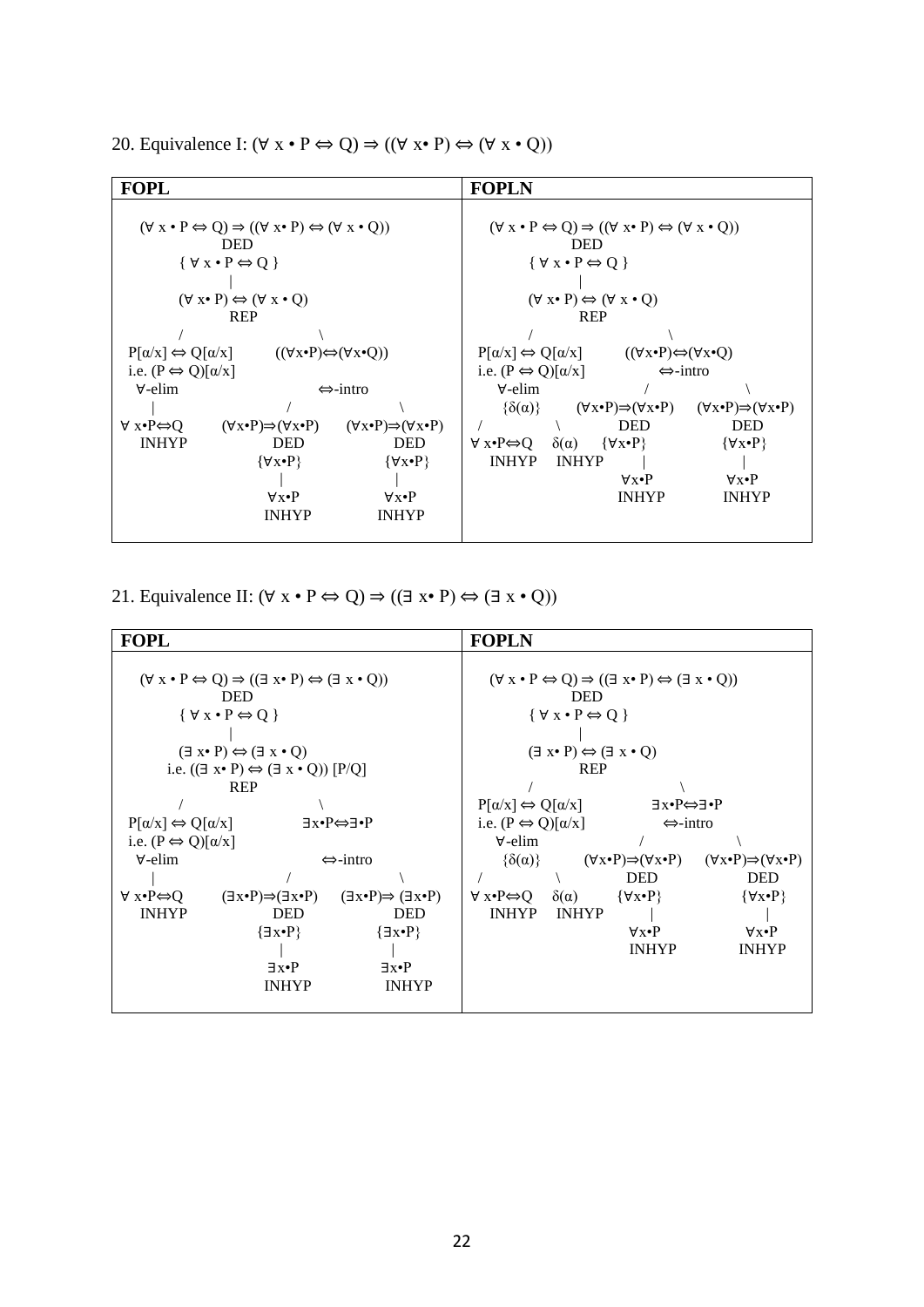| 22. Equivalence III: $(\exists x \cdot P \Rightarrow Q) \Leftrightarrow ((\forall x \cdot P) \Rightarrow (\exists x \cdot Q))$        |                                                                                                                                                                                                                                                                                           |
|---------------------------------------------------------------------------------------------------------------------------------------|-------------------------------------------------------------------------------------------------------------------------------------------------------------------------------------------------------------------------------------------------------------------------------------------|
| <b>FOPL</b>                                                                                                                           | <b>FOPLN</b>                                                                                                                                                                                                                                                                              |
| $(x \cdot P \Rightarrow Q) \Rightarrow ((\forall x \cdot P) \Rightarrow (\exists x \cdot Q))$                                         | $(x \cdot P \Rightarrow Q) \Rightarrow ((\forall x \cdot P) \Rightarrow (\exists x \cdot Q))$                                                                                                                                                                                             |
| <b>DED</b>                                                                                                                            | <b>DED</b>                                                                                                                                                                                                                                                                                |
| $\{\exists x \cdot P \Rightarrow Q\}$                                                                                                 | $\{\exists x \cdot P \Rightarrow Q\}$                                                                                                                                                                                                                                                     |
| $(\forall x \cdot P) \Rightarrow (\exists x \cdot Q)$                                                                                 | $(\forall x \cdot P) \Rightarrow (\exists x \cdot Q)$                                                                                                                                                                                                                                     |
| <b>DED</b>                                                                                                                            | <b>DED</b>                                                                                                                                                                                                                                                                                |
| $\{\forall x \bullet P\}$                                                                                                             | $\{\forall x \bullet P\}$                                                                                                                                                                                                                                                                 |
| $\exists x \cdot Q$                                                                                                                   | $\exists x \cdot Q$                                                                                                                                                                                                                                                                       |
| ∃-elim                                                                                                                                | ∃-elim                                                                                                                                                                                                                                                                                    |
| $\exists x \cdot P \Rightarrow Q$                                                                                                     | $(P\Rightarrow Q)[\alpha/x] \Rightarrow (\exists x \cdot Q)$                                                                                                                                                                                                                              |
| $(P\Rightarrow Q)[\alpha/x] \Rightarrow (\exists x \cdot Q)$                                                                          | $\exists x \cdot P \Rightarrow Q$                                                                                                                                                                                                                                                         |
| <b>INHYP</b>                                                                                                                          | <b>INHYP</b>                                                                                                                                                                                                                                                                              |
| <b>DED</b>                                                                                                                            | DED                                                                                                                                                                                                                                                                                       |
| $\{(P\Rightarrow Q)[\alpha/x]\}\$ i.e. $\{P[\alpha/x]\Rightarrow Q[\alpha/x]\}\$                                                      | $\{(P\Rightarrow Q)[\alpha/x]\}\$ i.e. $\{P[\alpha/x]\Rightarrow Q[\alpha/x]\}\$                                                                                                                                                                                                          |
| $\exists x \cdot Q$                                                                                                                   | $\exists x \cdot Q$                                                                                                                                                                                                                                                                       |
| $\exists$ -intro                                                                                                                      | $\exists$ -intro                                                                                                                                                                                                                                                                          |
| $Q[\alpha/x]$<br><b>MP</b><br>$\sqrt{2}$<br>$P[\alpha/x] \Rightarrow Q[\alpha/x]$<br>$P[\alpha/x]$<br>$\forall$ -elim<br><b>INHYP</b> | $Q[\alpha/x]$<br>$\alpha \neq \text{null}$<br>MP<br><b>NULL</b><br>$\sqrt{2}$<br>$P[\alpha/x] \Rightarrow Q[\alpha/x]$<br>$P[\alpha/x]$<br>$\delta(\alpha)$<br>∀-elim<br><b>INHYP</b><br><b>INHYP</b>                                                                                     |
| $\forall x \bullet P$                                                                                                                 | $\forall x \bullet P$                                                                                                                                                                                                                                                                     |
| <b>INHYP</b>                                                                                                                          | <b>INHYP</b>                                                                                                                                                                                                                                                                              |
| $((\forall x \cdot P) \Rightarrow (\exists x \cdot Q)) \Rightarrow (\exists x \cdot P \Rightarrow Q)$                                 | $((\forall x \cdot P) \Rightarrow (\exists x \cdot Q)) \Rightarrow (\exists x \cdot P \Rightarrow Q)$                                                                                                                                                                                     |
| <b>DED</b>                                                                                                                            | <b>DED</b>                                                                                                                                                                                                                                                                                |
| $\{ (\forall x \cdot P) \Rightarrow (\exists x \cdot Q) \}$                                                                           | ${ (\forall x \cdot P) \Rightarrow (\exists x \cdot Q) }$                                                                                                                                                                                                                                 |
| $\exists x \cdot P \Rightarrow Q$                                                                                                     | $\exists x \cdot P \Rightarrow Q$                                                                                                                                                                                                                                                         |
| $\exists$ -intro                                                                                                                      | Mu                                                                                                                                                                                                                                                                                        |
| $(P\Rightarrow Q)[\alpha/x]$                                                                                                          | $\{\delta(\alpha)\}\$                                                                                                                                                                                                                                                                     |
| i.e. $P[\alpha/x] \Rightarrow Q[\alpha/x]$<br><b>DED</b><br>$\{P[\alpha/x]\}$                                                         | $\exists x \cdot P \Rightarrow Q$<br>$\exists$ -intro<br>$(P\!\!\Rightarrow\!\!Q)[\alpha/x]\}$<br>$\alpha \neq \text{null}$                                                                                                                                                               |
| $Q[\alpha/x]$                                                                                                                         | i.e. $P[\alpha/x]{\Rightarrow}Q[\alpha/x]$                                                                                                                                                                                                                                                |
| $\exists$ -elim                                                                                                                       | <b>NULL</b>                                                                                                                                                                                                                                                                               |
| $Q[\alpha/x]{\Rightarrow}Q[\alpha/x]$                                                                                                 | <b>DED</b>                                                                                                                                                                                                                                                                                |
| $\exists x \cdot Q$                                                                                                                   | $\delta(\alpha)$                                                                                                                                                                                                                                                                          |
| <b>DED</b>                                                                                                                            | $\{P[\alpha/x]\}$                                                                                                                                                                                                                                                                         |
| <b>MP</b>                                                                                                                             | <b>INHYP</b>                                                                                                                                                                                                                                                                              |
| ${Q[\alpha/x]}$                                                                                                                       | $Q[\alpha/x]$                                                                                                                                                                                                                                                                             |
| $\frac{1}{2}$                                                                                                                         | $\exists$ -elim                                                                                                                                                                                                                                                                           |
| $\forall x \cdot P \quad (\forall x \cdot P) \Rightarrow (\exists x \cdot Q)$                                                         | $\sqrt{2}$                                                                                                                                                                                                                                                                                |
| and the state                                                                                                                         | $\sqrt{2}$                                                                                                                                                                                                                                                                                |
| <b>INHYP</b><br>$\forall$ -intro<br>$Q[\alpha/x]$<br><b>INHYP</b><br>$P[\alpha/x]$<br><b>INHYP</b>                                    | $Q[\alpha/x] \Rightarrow Q[\alpha/x]$<br>$\exists x \cdot Q$<br><b>DED</b><br>MP<br>${Q[\alpha/x]}$<br>$\sqrt{2}$<br>$\forall x \bullet P$<br>$(\forall x \cdot P) \Rightarrow (\exists x \cdot Q)$<br>$Q[\alpha/x]$<br>$\forall$ -intro<br><b>INHYP</b><br><b>INHYP</b><br>$P[\alpha/x]$ |
|                                                                                                                                       | <b>INHYP</b>                                                                                                                                                                                                                                                                              |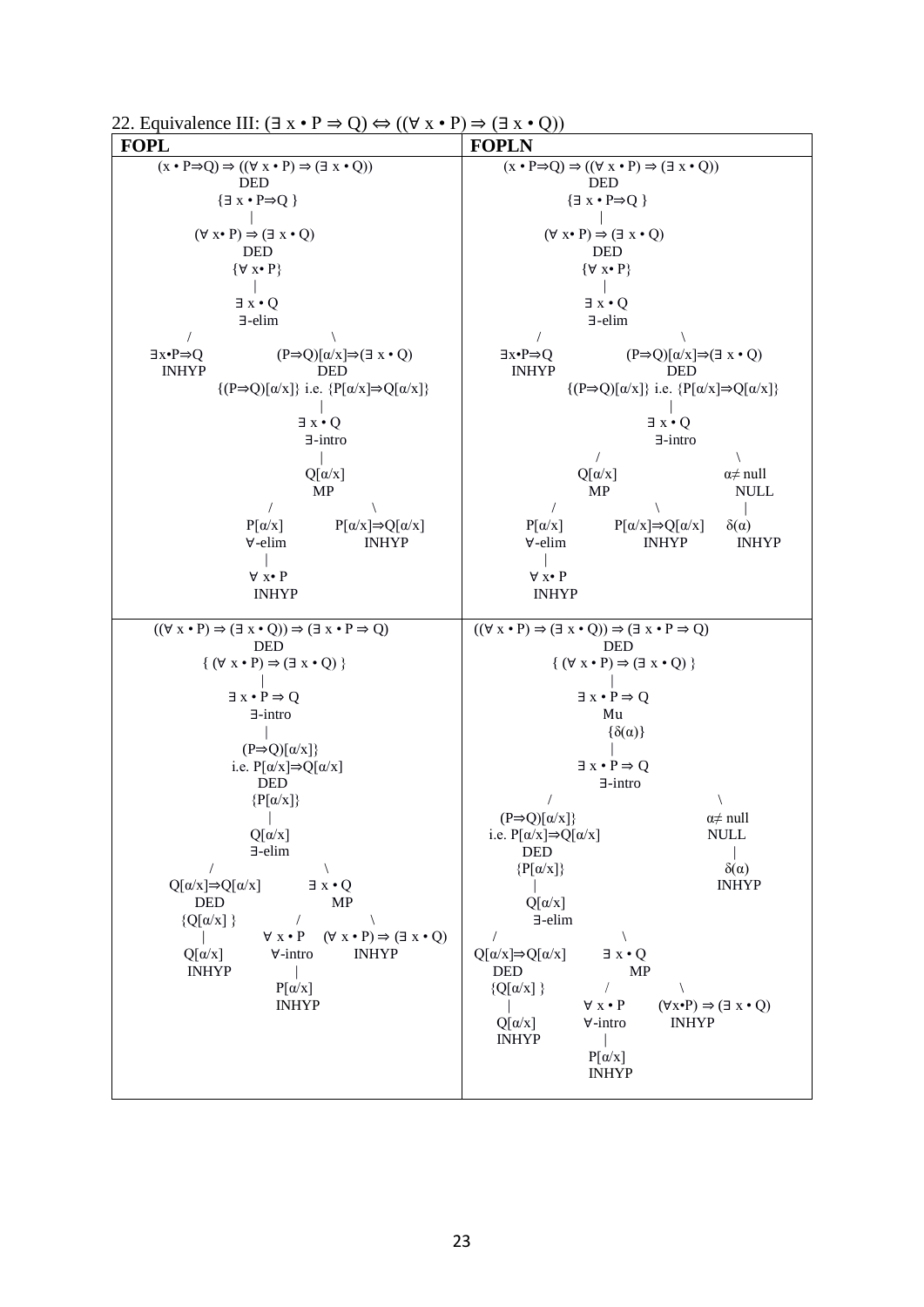| 23. One point rule I, given premise $\delta(E)$ : $(\forall x \cdot x = E \Rightarrow P) \Leftrightarrow P[E/x]$ |  |  |  |
|------------------------------------------------------------------------------------------------------------------|--|--|--|
|------------------------------------------------------------------------------------------------------------------|--|--|--|

| <b>FOPL</b><br>$(\forall x \cdot x = E \Rightarrow P) \Rightarrow P[E/x]$<br><b>DED</b><br>$\{ \forall x \bullet x = E \Rightarrow P \}$<br>P[E/x]<br>MP<br>$E = E$<br>$(E=E) \Rightarrow P[E/x]$<br><b>EQUALS</b><br>i.e. $(x=E \Rightarrow P)[E/x]$<br>$\forall$ -elim<br>$\forall x \cdot x = E \Rightarrow P$<br><b>INHYP</b> | <b>FOPLN</b><br>$\{\delta(E)\}\$<br>$((\forall x \cdot x = E \Rightarrow P) \Rightarrow P[E/x])$<br><b>DED</b><br>$\{ \forall x \bullet x = E \Rightarrow P \}$<br>P[E/x]<br><b>MP</b><br>$\sqrt{2}$<br>$E = E$<br>$(E=E) \Rightarrow P[E/x]$<br><b>EQUALS</b><br>i.e. $(x=E \Rightarrow P)[E/x]$<br>$\forall$ -elim<br>$\forall x \cdot x = E \Rightarrow P$<br>$\delta(E)$<br><b>INHYP</b><br><b>INHYP</b> |
|-----------------------------------------------------------------------------------------------------------------------------------------------------------------------------------------------------------------------------------------------------------------------------------------------------------------------------------|--------------------------------------------------------------------------------------------------------------------------------------------------------------------------------------------------------------------------------------------------------------------------------------------------------------------------------------------------------------------------------------------------------------|
| $P[E/x] \Rightarrow (\forall x \cdot x = E \Rightarrow P)$<br><b>DED</b><br>${P(E/x)}$<br>$\forall x \cdot x = E \Rightarrow P$<br>$\forall$ -intro<br>$(x= E \Rightarrow P)[E/x]$<br>i.e. $(x=E)[E/x] \Rightarrow P[E/x]$<br>i.e. $(E=E) \Rightarrow P[E/x]$<br><b>DED</b><br>${E=E}$<br>P[E/x]<br><b>INHYP</b>                  | Same to the left.                                                                                                                                                                                                                                                                                                                                                                                            |